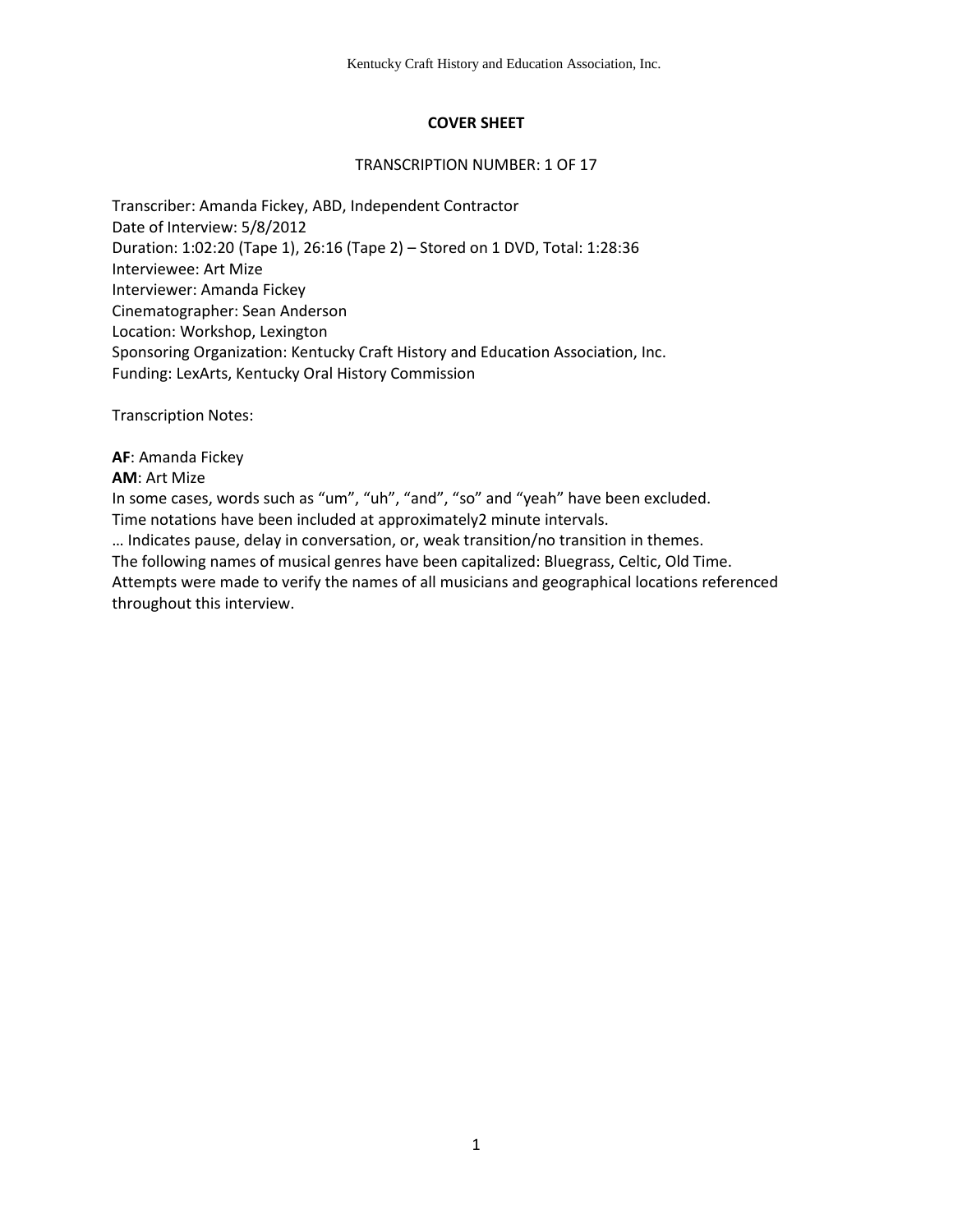## **0:00**

**AF:**Alright, well, let me start by saying thank you Art, for sitting down and talking with me today.

**AM:** I'm delighted. Thank you.

**AF:** I thought we would begin with basic biographical information.

**AM:** Ok.

**AF:** So, where did you grow up at?

**AM:** Well, until I was 11 I lived in Laurel County, out in the country, part of that adjacent to my grandfather's farm out East 80. And then we moved into a house when I was in 3<sup>rd</sup> grade. Then we, dad got transferred to Northern Illinois, I lived in Roselle, Illinois, for three years, then we moved back to Woodford County, itching to get back to Kentucky and closer to family when I was a freshman in high school. So, I've been here in the Bluegrass since 1978.

**AF:** Ok, I'm curious, when you were younger and you were bouncing around a bit…

**AM:** Yeah.

**AF:** Were you interested in music and were you taking any music classes?

AM: No, but I grew up in a church that didn't use any instruments and this is a bit ironic because it was all singing, but we'd have singing schools and visiting preachers would have sort of a singing school on a Sunday and we learned, we sang out of shape note hymn books that parted out, you know, soprano, and alto, and tenor and bass, and, so, I learned to read solfege, you know, from a very early age. I don't remember not knowing how to read shape notes.

# **AF:** Yeah.

AM: It was just something we did all the time, it was just our regular religious practice whenever we worshiped and that twice on Sunday and once on Wednesday, so I've had a lot of practice. But my dad bought a guitar… I think the story is that he was buying a high chair for my older brother who was 11 months older than me, I won't give him a year, and um, and there was a guitar hanging on the wall…

**AF:** Uh huh.

# **2:00**

**AM:** And he said, if you'll throw the guitar in with it we'll give you your price, so he got this guitar. There have been generations of musical aspiration on my dad's side of the family…

#### **AF:** Uh huh.

**AM:** His mom always wanted to play guitar, and her dad, um, had wanted to play fiddle and there was supposed to have been a fiddle hiding in the barn until his dad figured it out and, uh, he was very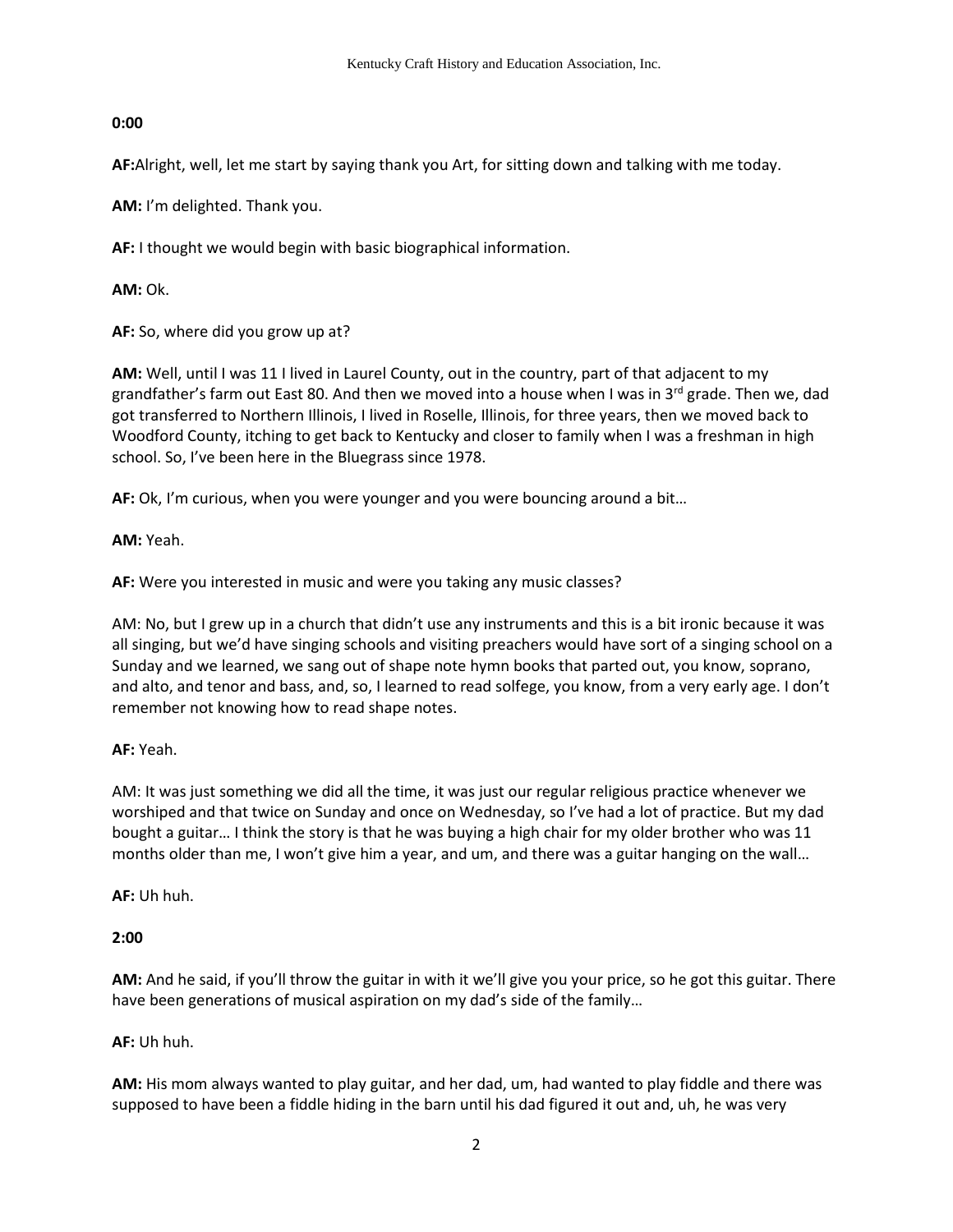opposed to this kind of… always wore black and white, was a bit puritan oriented, and you know, music was kind of dangerous…

**AF:** Yeah.

AM: That wild time of life. Dancing and drinking and stuff like that, it went with the music. So, it was frowned upon, but Pa Combs was supposed to have loved the fiddle and Ma Combs loved the banjo, and they hooked the car battery up to the radio and listened to the Grand Ole Opry and lots of stuff, in Leslie County. I was born in Hyden, in the old hospital up on the hill, but I didn't really grow up there, but…

**AF:** Yeah.

**AM:** But, my grandparents, my dad's mom lived there and had a lot of cousins, and we were all the time driving up to touch-in and to see my great grandmother and uh…

**AF:** Yeah, and, was that typically on the weekend?

**AM:** Yes.

**AF:** As Appalachian migrants you go back home on the weekend, you spend the weekend there, and then you go back…

**AM:** We did that all the time.

**AF:** Yeah.

**AM:** And I remember traveling the old road…

**AF:** Um hmm.

**AM:**Going to 80, all the way up to Hyden. Um, you know, you'd sit in the back of the car, big long bench seats without seat belts.

#### **Interruption in filming**

**AF:** Yeah. So, your father managed to get ahold of a guitar.

**AM:** Yeah.

**AF:** And was that brought into the family and shared?

#### **3: 48**

**AM:** Absolutely, was sand and played at home. He got me a baritone ukulele for my 6<sup>th</sup> birthday, and um, so, I started out playing kind of abbreviated guitar chords and just watching dad or, he had a friend from work that would come over and they would play and sing together, and I remember I thought the other guy looked like Glen Campbell, and they did a lot of Glen Campbell material. But, there was a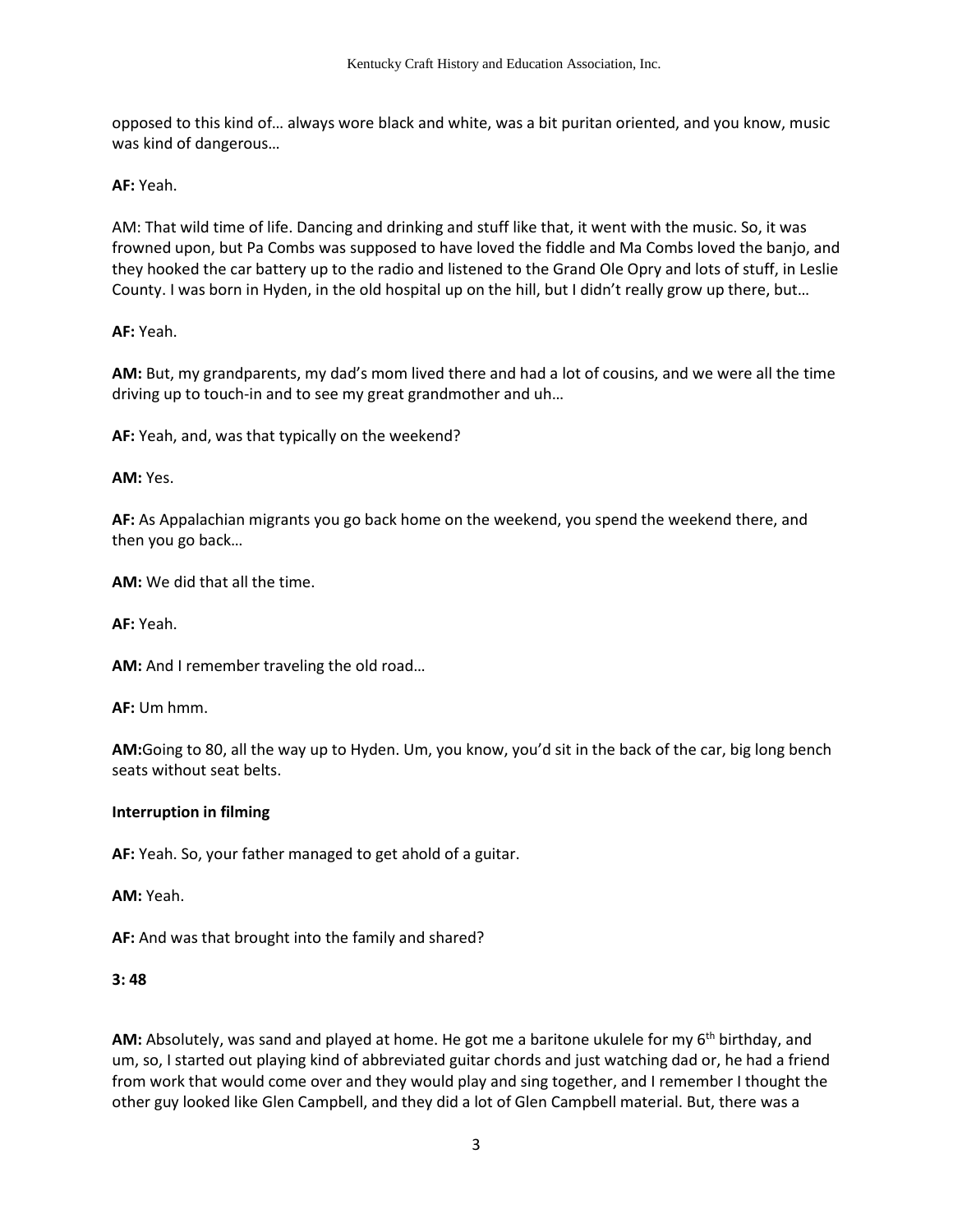barbershop down the street that was run by Martin Young, who had been around playing quite a long time, and he moved to Laurel County from, I think, Perry County, um, and he had a fiddle that dad bought for me, paid \$50.00 for the outfit, the fiddle and bow, and the case you know when I was 10 years old and said Art, would you like to play the fiddle? Sure, whatever…

#### **AF & AM:** Laughing

**AM:** But my older brother played guitar, and dad eventually got a banjo and played some banjo tunes. So, we did a lot of playing and singing around the house.

**AF:** So, I'm just curious, did you ever start to incorporate that into church, or did that stay two very separate things?

**AM:** No, no, two very separate things, totally separate; yeah it was Church of Christ.

**AF:** Yeah, ok. I was just curious if you were playing and doing so much at home, if that ever crossed over.

**AM:** You know, and it's odd because the idea that religious songs should be acapella was so heavily vested that we really didn't sing any religious songs when we played instruments.

**AF:** Oh, wow…

**AM:** So, it was odd because the ethic for like Church of God people would be to almost give up secular music…

**AF:** Right…

**AM:** Right, at home, and they would only do religious music. I've known a lot of people who wouldn't do any other kind of music but religious music out of those convictions about music.

**AF:** Yeah…

**AM:** But it was very ironic in my family because of the emphasis on not playing instruments in church and then…

**AF:** Yeah, that is pretty interesting, Art. Well, so you started moving around when you were 11, and you're going to different places, but you're still continuing to play.

**AM:**Yeah and when I moved to Illinois I got into the school orchestra. There was a lady who lived down the street in Roselle, Illinois, that gave violin lessons and I had lessons at school and private lessons with the lady down the street, and for two years I remember I got really choked up on a lot of violin playing. And then, when we moved back to Woodford County in the middle of my freshman year of high school there was no orchestra there, so I just went back to playing you know, whatever we were playing at home. Got really interested in Bluegrass, actually, at that point. I remember I bought my first record album from a sale bin in Turfland Mall, and it was Bill Monroe's 16all-time greatest hits.

**6:47**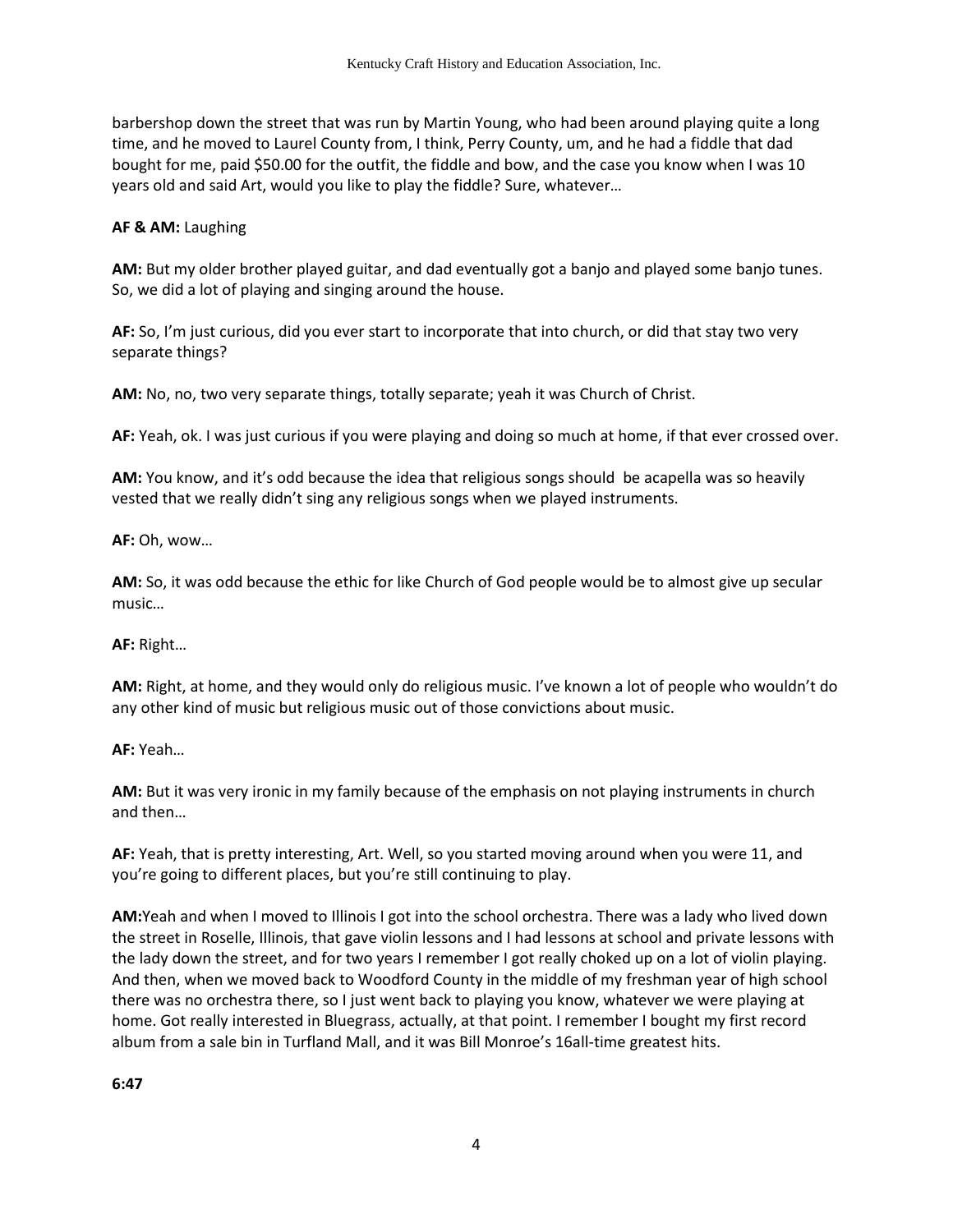#### **AF:** Oh, wow…

**AM:** And, they were all recordings from the late, you know, 1945-1948, that seminal period for Bluegrass music, when Earl Scruggs and Lester Flatt were still in his band, except for a few cuts with Mac Wiseman and, after Flatt and Scruggs left… But what was really stunning to me was to listen to Tubby Wise whose fiddle work on that album was just really remarkable I thought. I set about to kind of imitate, to listen to that and imitate that sound. And then I discovered Kenny Baker, I discovered a lot of what was going on. Vasser Clements, I kind of had dual, like a split consciousness about fiddling, there's that Kenny Baker, very Kentucky oriented, very traditional, kind of defining what traditional Bluegrass should sound like; and then there's this Vasser Clements sort of jazz side, where he is just so distinctive, has so much personality in his playing, and I thought that was fascinating. So John Hartford fiddled kind of like that, but was also very traditional, loved old time music, but could play on that jazzy, swingy kind of inventive side.

So, I think that wetted my appetite for playing, I've always had just a very broad palette, for what I liked.

**AF:** Yeah, that seems like an interesting shift to go from being in the orchestra and taking private lessons, probably playing more classical…

**AM:** Well it was all classical orchestra, yeah…

**AF:** And then to come back here, and then to go back to those sort of Bluegrass roots…

**AM:** And it was odd because my older brother was playing guitar with the family and got more interested in classical guitar when we moved back to Kentucky….

**AF:** Oh…

**AM:** He took classical guitar lessons through high school and got really serious, he is a wonderful classical guitar player, but is very, very heavily vested in the classical instrument, you know, where as I went the other direction into the folk roots, I'll admit to ear playing.

**AF:** Oh, well, that's interesting how it works out within families like that…

**8:50**

**AM:** It is! But we can still get together and he'll bring a duet book with flute parts, or violin parts, and we'll play guitar and violin I can read really well.

#### **AF:** Yeah.

**AM:** So, um, even though I didn't pursue it beyond that, because of all the shape note reading as a kid, I can just, I can almost sit down with a tune book, like if I go to a dance, and they're gonna play a tune that I've never learned, they'll have the tune book open and I can kind of sight read the notes, but extemporize my own version of it.

**AF:** Ok.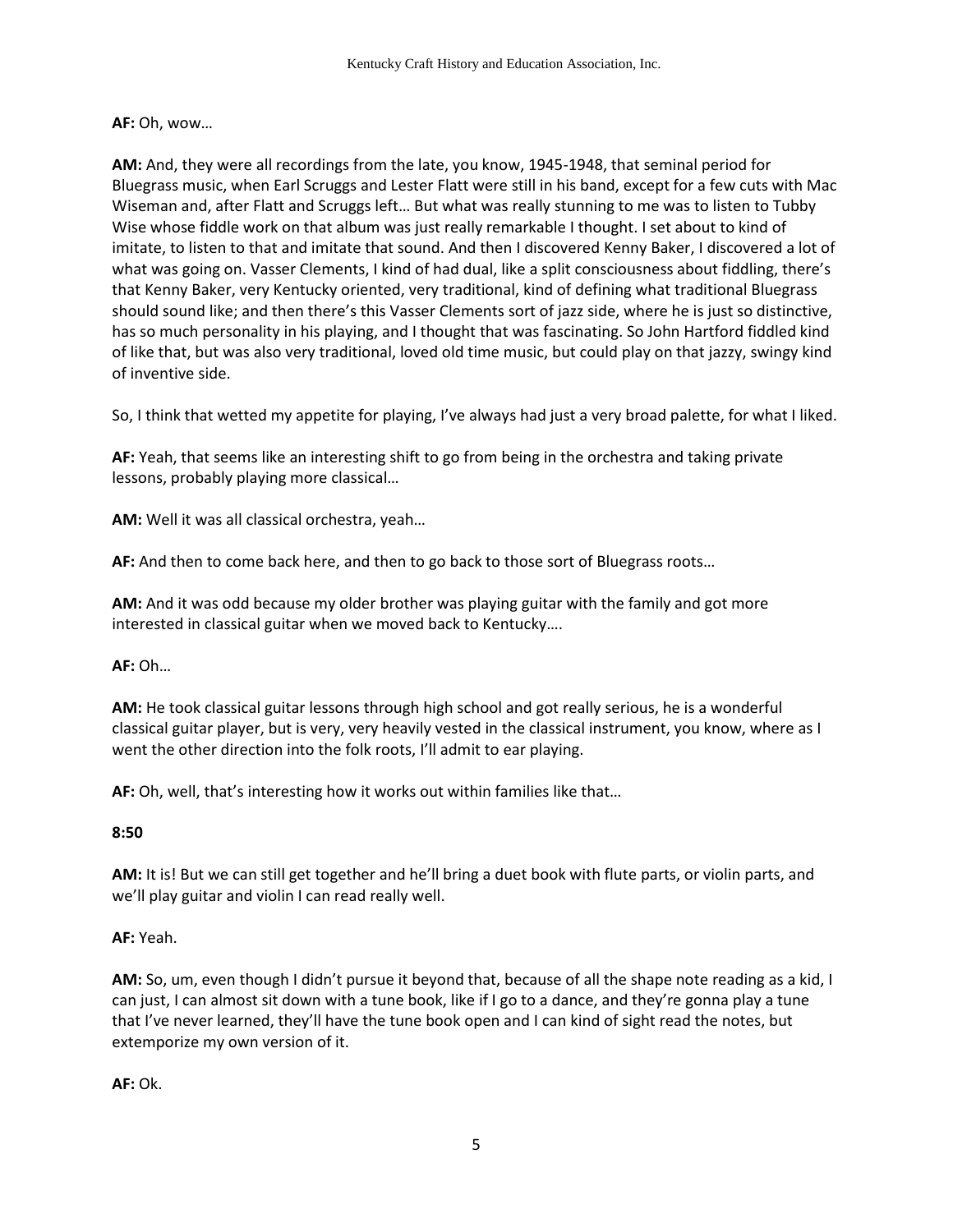**AM:** So, I'm just a very adept reader, which is just a great gift to have that from such an early age. Yeah, so I'm kind of unusual as a fiddler, to be able to play by ear but by notes if I wanted to.

**AF:** Well that's what I was gonna say, yeah it is kind of unusual, and especially, I guess that movement to Northern Illinois becomes really important for your education.

**AM:** Very much so.

**AF:** And your ability to read, I would think, to read music, you know…

**AM:** I didn't notice any difference between the, this is a little off topic, but I didn't notice any difference in the schools going in 6<sup>th</sup> grade in London, Kentucky, to 6<sup>th</sup> grade in Illinois, but by the time we left and I came back the slow math book and the math classes was the fast math book in Woodford County and it was just like that across the board. They were doing, I was doing lab work in a chemistry class where you are testing the elasticity of metals and things like that and the only thing they could put me in, in Woodford County, was sort of an earth sciences class where we were just talking about rocks. And it was just such a kill down of educational quality in high school that I was very, I'm not sure what exactly the word is, there are so, discouraged isn't exactly it because I was enjoyed everything that I was doing, but I just thought school really had,, was very degraded in terms of what was offered here compared to what was offered up there. I was on a speech one time and traveling to Chicago and competing, and they didn't have any speech program then, they didn't have any theatre in Woodford County, and the people that wanted to do theatre had to fight for it. And we had to, we had a fight with the principal just to get access to the cafeteria to put on a play or something. It was just a different mindset of how the arts fit in…

# **11:11**

**AF:** I think there's still some of that… that lingers. Well, that's an interesting observation. Well, I'm curious, so you came back from Illinois, and you're put into a situation where the high school is very different, was it during this time that maybe you became more interested in going beyond simply playing and actually working on the instrument itself and doing repair and building, or was that a little bit later on, or…

**AM:** The first time that I really had the inkling that I was interested in this was when I was in college, I came to college, and my older brother had dated Homer Ledford's daughter…

# **AF:** Laughter

**AM:** And even though they continue to date, Julie and I would meet often on campus at UK and he ended up needing a fiddler, Porter Corum was the fiddler with him before I joined his band. And, this was in 1982. And I played with Homer for a year and half or so, couple of years, before I moved on to another Bluegrass band that was working a whole lot more at the time. But, I loved being around Homer, he was very inspiring, and of course he was that sort of consummate musician and luthier, he was sort of the, I didn't know it at the time, that impression of him would be so informative for me, but I look back on him and see it, you know, that it was a great mix for a life to be able to do the music and work on the instruments and appreciate them across the board.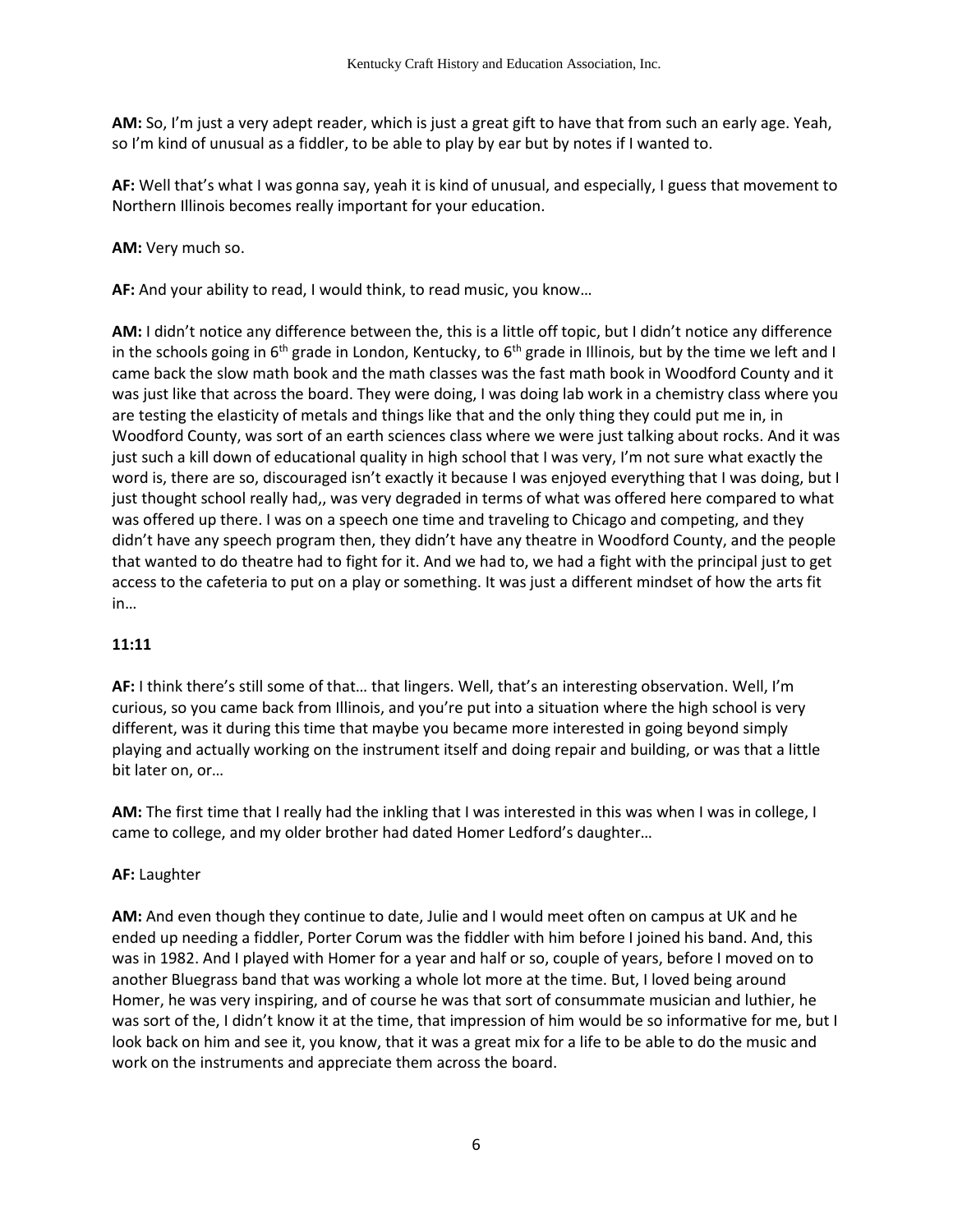I got interested in acoustic set-up when I was playing with him and I'd start doing things that I had no idea about, messing with my sound post which a lot of fiddlers do, pulling the sound post around and noticing how it changes the instrument, and keeping the acoustics confused by always shifting it around. And, you know, I didn't do a whole lot like that, but I did get a guitar from Homer that I finished out. It was mostly put together. I had to mount the neck and do the varnish work and do the setup and that sort of thing. He'd get these kits from Sigma Guitar Company, from Martin Guitars, and I picked up one from him when I was in his band just for fun. But, I was really a musician playing a lot of music, and in the early 80s I was getting interested in Celtic fiddle, and Old Time fiddle, I was going both directions, and in traditional work I was moving into, from Bluegrass into Old Time, and more into like, Celtic, Irish and Scottish, exploring those directions. And I would have a Bluegrass band; I would have a Celtic group that would play, and then I discovered Django Reinhardt and StephaneGrapelli, through an interesting connection.

Do you want to hear that? It's kind of odd….

#### **AF:** Well yeah!

**AM:** It's an interesting line of how things fallout. There was a band in the 60s called the Kentucky Colonels, and they traveled all around, and they were a touring band from California to Maine, all over the United States. And, there was a musician in that band name Bob Slone, who played bass. And they had another bass player, sometimes it was Bob, sometimes it was someone else, but Bob had a friend from Pike County, he was from Pike County. He had a friend named Harry Hopkins, and Harry traveled out to California with them and the significant thing about the Kentucky Colonels was their guitar player, Clarence White, was a real innovator in how to play guitar. He really transformed how the guitar was approached in Bluegrass music. He set the stage for the colossal impact that Tony Rice ended up having in his approach to taking the leads on the guitar; Clarence White was exploring that territory. And, back in the 60s, Harry Hopkins, Clarence White got killed, he got hit by a car out in California, and Harry, who was a friend of this whole circle of people, ended up with these reel-to-reel tapes and Harry's son Danny was the guitar player in the band that I went and joined after playing with Homer, so Danny Hopkins was in this band called Stoney Creek that I played in, joined in 1983. We still get together and play occasionally for one thing or the other as amazing as that may seem…

#### **16:14**

So, Danny had these reel-to-reel tapes and at the time I could go into the music lab at UK and dub them off onto cassettes, and I realized that Clarence White was listening to StephaneGrapelli and Django Reinhardt recordings, and that was the big inspiration, or some of the…

**Interview interrupted – light blows, chatter about lights going out, videographer forced to stop filming and replace bulb** 

#### **16:36**

**AF:** Ok, so you have some of these recordings and you take them to the music lab at UK and figure out who was playing what…

**AM:** Well the recordings were all recordings of the Hot Club of Paris, France, which were recordings done in the 30s, 1934-35 up through '38-39. But these, I've found over the years since then, these,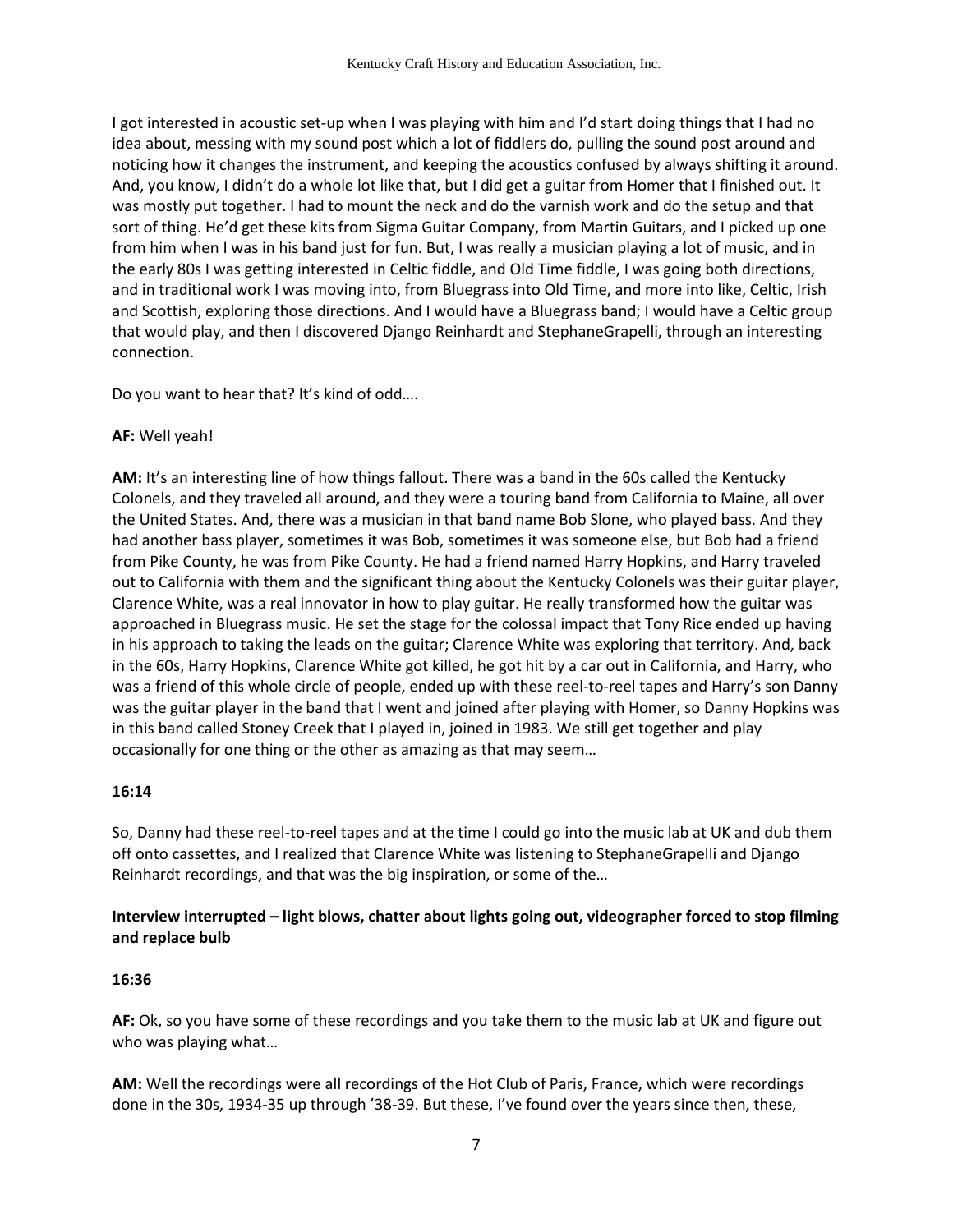recordings were tremendously influential. I've met, there was a guy that used to come to Mr. Miller's shop named Paul Sap who played professionally, he used to play on the Lawrence Welk show before, when, where was he at in Kansas? I think there was some mid-western state, before he went to television he had a radio show, and he played electric guitar with him, and like I think he would have been in high school, or a teenager in the 30s when these albums would come out, they would drive all the way to Cincinnati just to pick up the latest Django Reinhardt and StephaneGrapelli recording, and a lot of, if you listen to Old Time players like Clayton McMitchen, who after being in the Skillet Lickers in the 20s moved to Louisville, and had a band called the Georgia Wildcats, you start, if you find, if you listen to what the guitar players are doing, and you listen to Hank Williams Senior, you listen to the rhythms of the guitar players, you listen to Bob Wills, there's a whole Western swing, you can hear it in Bluegrass music too, there's an offbeat chop of the mandolin, there's a tremendously strong influence of this swing jazz music and Reinhardt and Grapelli were acoustic instruments, guitar, fiddle and bass, so it spoke right across, in a way most jazz of the day and swing jazz was a good bit of people doing band instruments, but it spoke directly to a lot of the acoustically centered musicians of the day and fit right in to the string and the tradition very strongly.

It was neat for me to discover that because I didn't know anything about it growing up, and I didn't know anything about it until I heard these recordings. Although, I had played in another little side band and someone had told me that I had played, well, some of the things that we learned and played were old pieces from the 30s, I just wasn't so familiar as to get to listen to what Grapelli really sounded like. So, he's been a strong influence on my jazz interested side.

#### **19:08**

**AF:** So, you're experiencing all this and finding, sort of new music while you're at UK, is that shaping your experience at UK? What was that like?

**AM:** I lived kind of a, I was almost gonna say Dr.Jekyll and Mr. Hyde, there's a polarity in me that is uh, partly rooted in my religious background. I think the strange thing about being really fundamentally interested in the text and studying it very, very closely, is an academic thing. An then there's this musical thing, that caught me from an age that can't remember, that's always been part of my life, but both have always been part of my life, and what I did at UK was I took an undergraduate in philosophy.

# **AF:** Oh, ok…

**AM:** So, I was really interested in the history of ideas, I took anthropology classes and history classes, and I was in the honors program, I really loved just, "what is this thing we call humanity?"sorts of questions, and culture. So, I got really interested in Greek, and in my last two years as an undergraduate I took classical Greek and took some Latin, and took a Master's degree there in Classical Languages, and then, um, I was married at the time and it wasn't a good time to move to go in to another kind of program so I took a Master's degree in Philosophy, and continued on with doctoral work in philosophy before I met Mr. Miller. I actually took an ethnomusicology class, um Ron Pen, I remember when he came to UK, and I took a graduate level ethnomusicology class one year and I made my project about Mr. Miller. And because I had met him when he was about, I met him when he was 88 years old, so that would have been in 1986, but I hadn't been around him very much. And, but I remembered him, and wanted to spend some time with him, so I started hanging out with him quite a bit and he was a sort of fellow that seemed like he remembered everything that ever happen to him, and everything that ever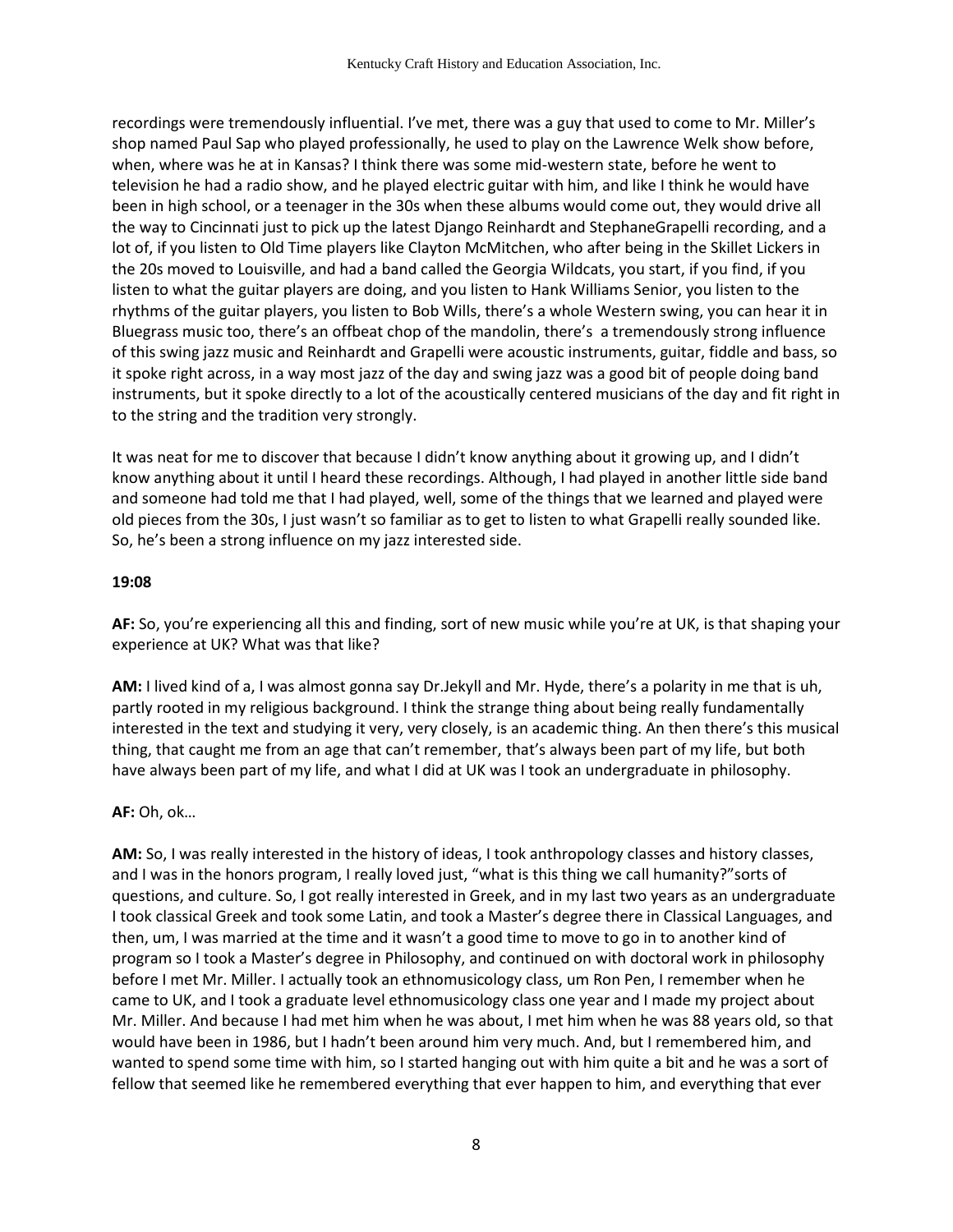happened to him was significant. And, you know, for so many decades of figuring out how to tell the story and tell it well, he was just a jewel to be around.

So, typically I would run and get lunch, and go sit and have lunch with him, and chat with him. And I asked him 3 times if he would apprentice me, and was turned down. And he'd say, he was in his 90s already, and he'd say, Mize, I can make 6 violins in a year, but if I took on an apprentice I might make 1 or 2. It would just slow me down too much. But as he got older, he got to the point where I think he just really reflected on the fact that he was just going to take all of this information with him, and I think it just dawned on him that he wasn't going to live forever. Here he is in his 90s, and he finally figures it out, and I just kept hanging around him because he was just so enjoyable. And he was sort of grandfatherly to me; and his only grandson had died of a drug overdose, and I think it was just a really good match. I needed someone kind of, of his bearing, in my life at the time, and I filled something for him too, and it was really a sweet thing. So, he eventually said I'll apprentice you.

## **23:05**

**AF:** Will you tell me a little bit about his background? So, how was he trained? What was his experience, and what was his first name?

**AM:** Joseph Bernard. Although I think they probably said Bernard… But that's what he puts on all his labels and instruments, Joseph Bernard Miller. Everybody called him J.B.

#### **AF:** Ok.

**AM:** He was born in 1902, born in Owen County. Grew up in Gratz, in Owen County, on the river. His family had a big farm, and he was one of 11 kids I think, he was down near the bottom of the stretch, if I'm not mistaken, but I don't remember exactly… He was very recognized by his family and people around him as mechanically adept. So, when they needed a single tree repaired, or some kind of equipment around the farm to be fixed, he was a good woodworker and just had a good mechanically sensibility about fixing things. So, there was a lot of fiddling around. His dad was an Old Time fiddler and he had an uncle that was an Old Time fiddler. So, the musical interest was there, and he and his brother, Bob played banjo and fiddle, I think they may even have swapped back and forth a little bit, and played at little parties around in Owen County when he was a kid, so, he was already kind of tying into a community of people around him that played. So, known as someone who could fix things, the postmaster as I understand it, in Gratz, or in the vicinity, turned him on to a book that had come out called Violin Making: As It Was and Is **(correct title, verified)**, by Heron-Allen. I have this copy right over there I could get it for you and show it to you, it's just torn to shreds, and it's the copy he started with, and maybe I could get over there and pull it out and show it to you, it's just amazing to see it.

But, I'm a little ahead of the story, because what happened first was, he had a brother that got married, and his fiddle was under the, of course, this is how he told the story and I hope it's true because it's too good of a story, but evidently the slats fell out from under the bed on his wedding night and crushed the fiddle.

#### **AF:** Oh… yeah…

**AM:** And there was someone else whose wife was the stenographer for the court and she had the stenography machine, big, heavy piece of equipment from what I understand, sitting on a little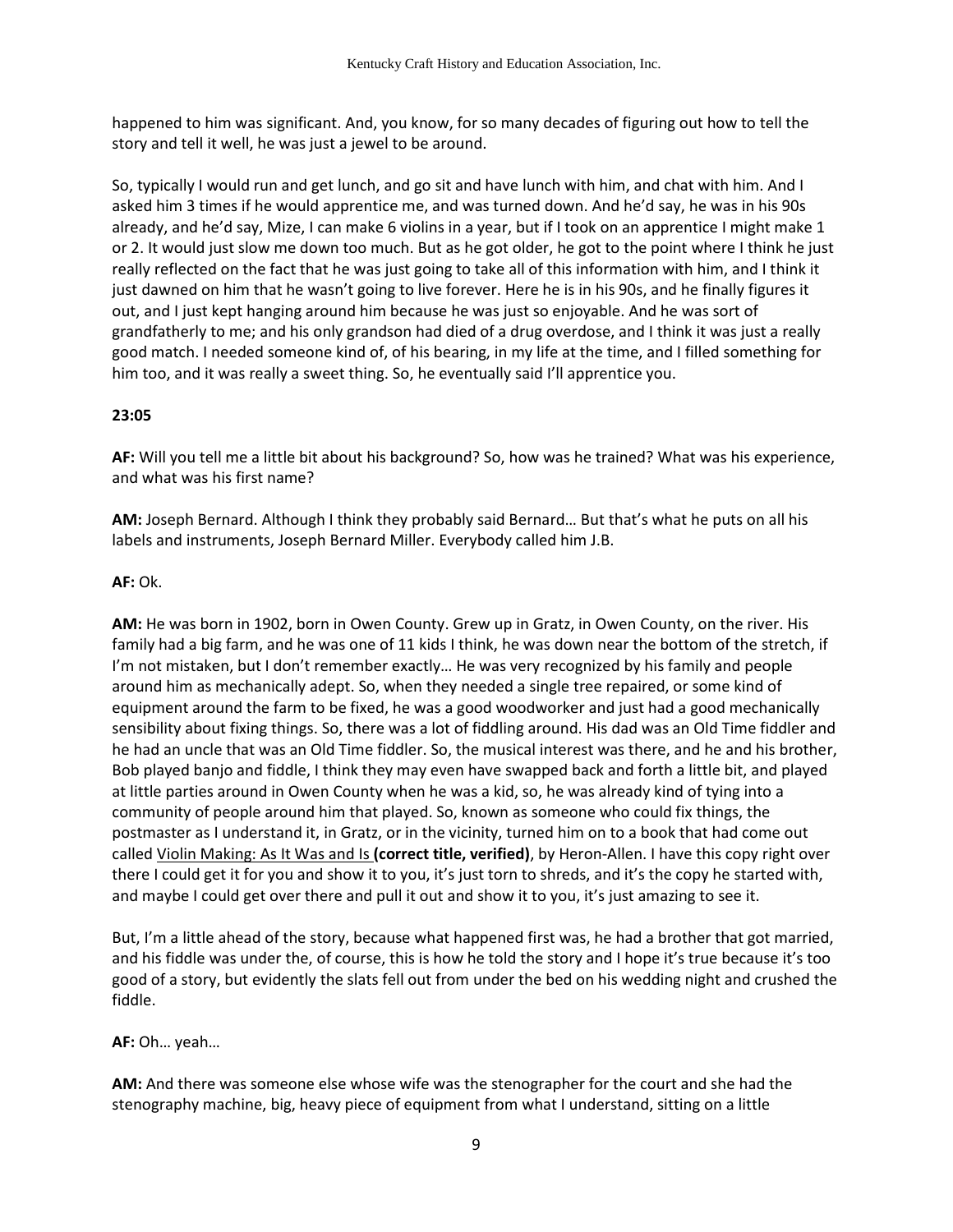spindlelylegged table, and those were his words, spindlely legged table over in the corner, and the guy had his fiddle all the way across the room propped up in the other corner, and the legs broke on the table and threw that stenography machine all the way across the floor and into the fiddle and busted the belly out of it.

#### **26:27**

So, his brother and his friend, they bring these two fiddles with the bellies busted out of them and say, can you make us one fiddle that we can share? So he takes the back off of one, cuts the f holes out and what not, puts it together, so they've got a fiddle to play, that's where the postmaster got involved, ok, because he saw that and he says, you know you oughta check out the supply company in Michigan, VC Squire Company in Michigan, that had a catalog, and you can get that violin making book from it and that's what got J.B. going on making violins.

But his first repair was actually on his dad's violin because his dad had put his violin in the chest of drawers, not everybody carried them around in cases and sometimes nap sacks, whatever, it was in the chest of drawers and with the farming economy and farming life you might go several months without playing and not taking your fiddle out. So he pulled his fiddle out and a mouse had gotten inside it and what mice do to a fiddle is they see that little opening, and they say well if I just widen that out a little bit, and so they'll widen out a hole here around the f hole and get in there and make their nest, and that's where it happened. So he actually, his first repair was to trim out that gnawed out part of the wood and graft another piece of the wood in, right, and then trim it down to shape and then varnish it to match. And, I've seen that, he did beautiful work, and so that was his first repair before he did the, making one fiddle out of two exercise that he did, and I know that when he really got interested in it and he read the Heron-Allen book about violin making he also went to a violin shop in Cincinnati, he went to Wurlitzers from what I understand, and the guy behind the desk let him go down stairs, from what I picture, he went down the stairs to where the repair shop was, he says he you can go down and talk to the repairman. He went down there and talked to him and he says he wasn't down there but about 2 minutes when the guy hollered down, that's as much time as I can spare ya. So the repairman said look, you're a barber, make your living barbering because you'll do better making violins on the side and barbering, and it was a big life decision for him to go ahead professionally as a barber and do repair and violin making on the side.

So he did until he retired from barbering in 1965, at which point he was communing with people from Nashville like Ray Cuffin, I've heard people talk about coming to his shop over on Strafford Drive and finding Vasser Clements in there, or Kenny Baker, or someone told me just a couple of weeks ago that they went in there, in his shop one time… A guy brought me a violin to repair that he got from Mr. Miller, and he said that he went in there one time and Roy Clark was in there, so he was good buddies with **(unable to transcribe 5-10 words due to background noise)** and a lot of Nashville scene going on in the 60s and the early 70s.

#### **29:50**

**AF:** So that's interesting, so he was repairing violins on the side, making a living primarily as a barber, but when he retired he was able to shift that?

**AM:** Yeah, he was totally into the instrument work. He lived in Frankfort, barbering at a big 5 chair barber shop, and I think it would have been part of hotel near the capital that he was in, and he worked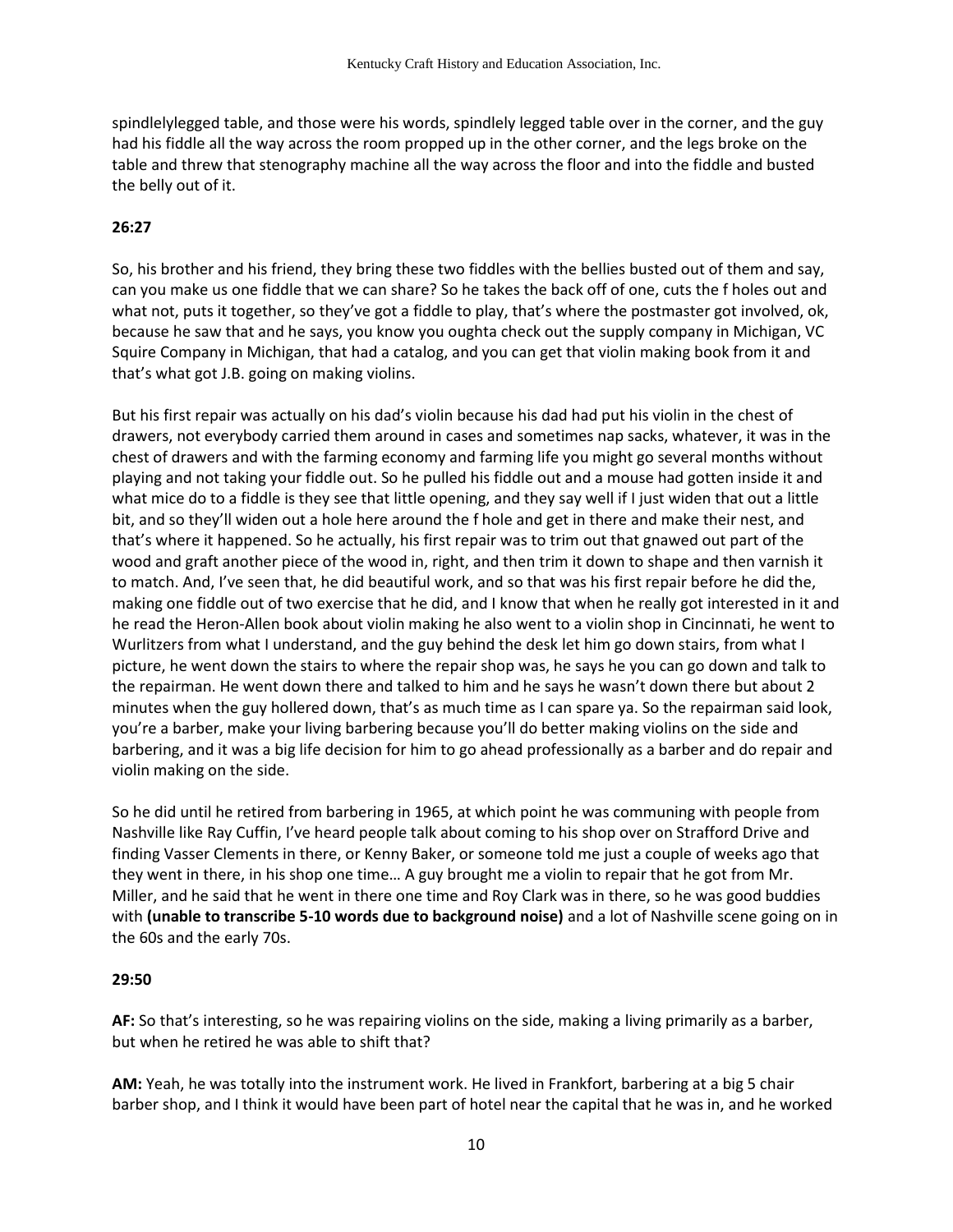10 years in Frankfort from 1923 to 1933. But he was, for the last few years of that, he made his first violin in 1929, and, so from 1929-1933 he would travel to Lexington, he knew some people here because of his capital connections and the people he was shaving and doing the haircut for, and of course, that was back in the days of razors and strops and all that sort of stuff too, but he would come to Lexington on the weekend and pick up instruments from the symphony people here, take them back to Frankfort for the week, do the repairs in the evenings, take them back the next weekend, and would be kind of in rotation doing repairs here, so he fell out of sorts with the guy who managed the barber shop there in Frankfort and he just decided, well, I'll just move to Lexington, so that's what he did.

## **31:07**

**AF:** That's interesting, so he never actually formally studied with someone.

**AM:** No…

**AF:** No, it was just all on his own.

**AM:** No, he went to, he did meet a very famous violin maker of the day, one of the finest makers in America, was in Northern Kentucky, his name was Robert Glier. And, he told me about going to visit Robert Glier, and that he invited him up and had dinner with him and his wife, and he was someone who perused avenues to knowledge where he could find them… that way. There was a doctor in Lexington named Trapp, who would travel the world to see famous instruments, and he had a photograph collection that I have over here so that I can show you of instruments, and so he got an instrument education about telling the difference between German, French, Italian instruments and that sort of thing, learning instruments of quality, and about the history of instruments from this kind of amateur here in Lexington who was just really enthused about the topic.

**AF:** Well that's a really interesting backstory for him.

**AM:** It is.

**AF:** So that just, that drew you to him, that sort of personal story…

**AM:** Oh yeah, oh yeah…

**AF:** About his abilities...

**AM:** Oh yeah, and he was vivacious, and loved young people. You know, a lot of older people kind of dry up and get off to themselves and he was never like that. He coached his church baseball team until he was in his 60s, and it was funny, because the distance from him, from the back step of his house to his garage was 20 yards, and he would race ya. I mean, from the first time I met him, he'd say well lets go out to the shop and he'd just cut out running. He was, he had a vital energy that was rare.

#### **33:02**

So you started to study with him, like you finally convinced him, or he finally gave in and realized the significance of passing on this knowledge, so how long did you work with him?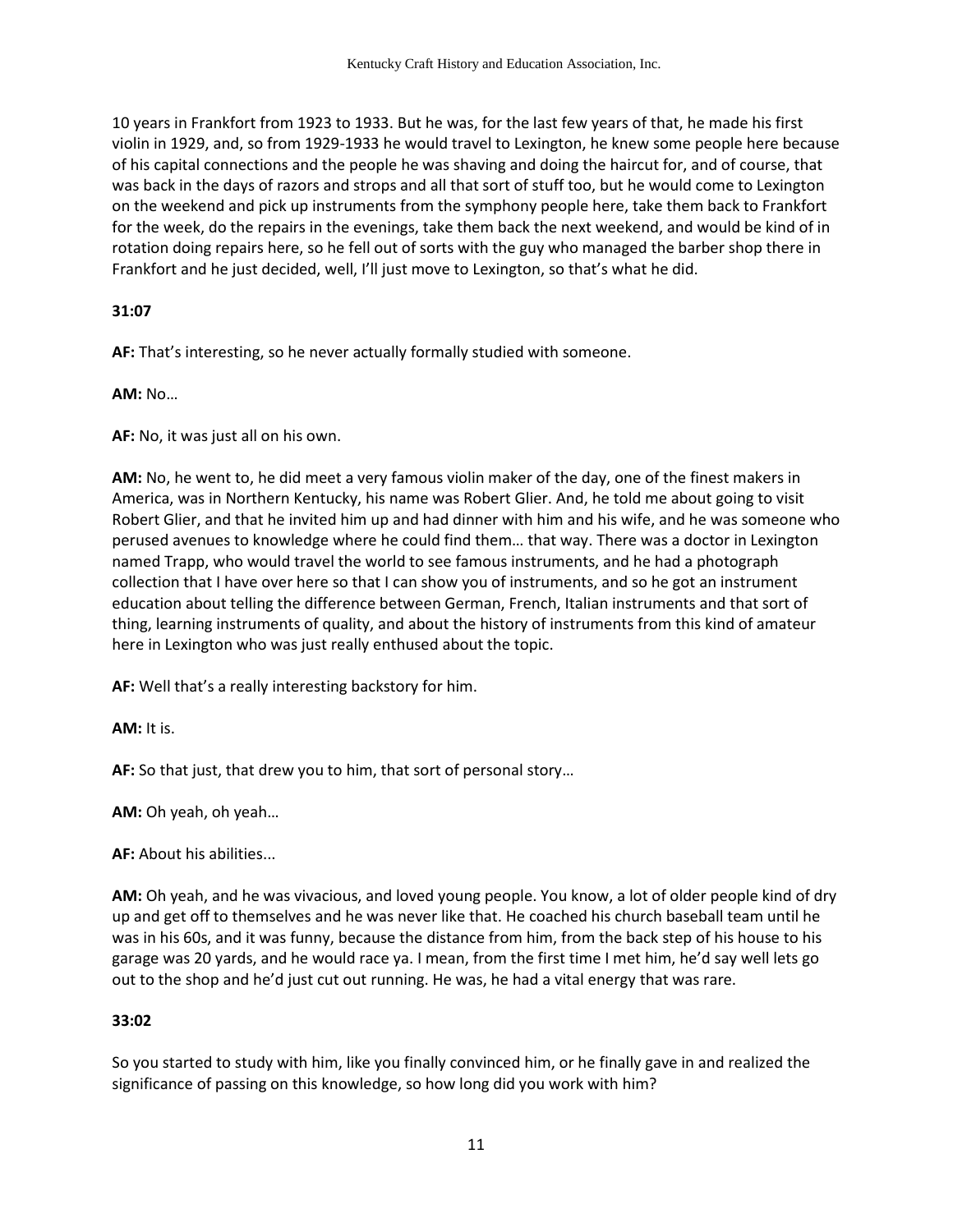**AM:** Two years.

**AF:** Two years.

**AM:**For two years, and what I did is, I would find instruments like this **(picks up broken instrument to demonstrate)** and I would say, what do I do? And so he would lead me through the process of how to do good repairs essentially. He would say, Mize, you can't make a living making violins. Do it if you want to, but I'm gonna show you how to do good repairs, because you can make a living for your family working on instruments…

**AF:** So, how were you making a living at that point?

**AM:** Well, I was giving private music lessons, and I was playing gigs, I've had pretty vigorous involvement in the music performance industry around here where it can be found, and I was on a graduate student stipend in philosophy as well, TAing and teaching classes. So, just piecing it together like that, like I do. It's just now the graduate student teaching has been replaced by shop work, you know, repair, and I'm still doing music lessons, private music lessons, and still doing a lot of gigging, as much as I can.

**AF:** Well, was that, you know what 's funny with TA funding, it's enough to get you by, but was it a big shift for you to decide to let that funding go and, and decide that I'm going to make it on lessons, and gigs, and repair work.

**AM:** I transitioned out of it. I didn't plan it this way when I did it, but I was also teaching, I was already supplementing my TA stipend with part-time instructing, so, if I could teach in the philosophy department as a doctoral student, but because of my MA in classical languages I could teach medical terminology from Greek and Latin.

**AF:** Oh, yeah…

**AM:** Which was offered at BCTC, which then was known as Lexington Community College, or there was an evening and weekend course program at UK that offered the same course. So, I might teach a course or two semester to semester extra, you know, just to stay in that. And I did that until… I don't know that last time I taught one of those medical terminology classes, maybe 8-9 years ago. So I continued that for quite a while and then got pretty burned out on it, but I do miss teaching, I do miss the classroom. I'm going to do some very limited work with some homeschoolers next fall.

**AF:** Oh, ok. Well, I think that's interesting that you transitioned out of that, and took it sort of slowly, so where did you first open your shop at, and when did it first become a shop?

**AM:** Oh, that's a good question, I was blessed because there I was learning and apprenticing with Mr. Miller, with his shop behind his house, so once I'd done this for two years, and this was in 1997, when I, from '95-'97, when I was apprenticing with him, and I opened, he let me use his shop space to get started in. And I was there in his shop from '97 until 2003, 2002 when he died. And when he passed away there was some unclarity about what was going to happen to the estate and whatnot, so I moved. I had already moved here to this house, so I moved in here. And then, kind of thought it might be nice to have a space off by itself and be out of the family's hair, and I think my wife enjoyed me getting it out of the house, and I moved down on Short Street, there was a little space. And it was just expensive paying rent every month on top of everything. I found as a repair person people will come to me, and I don't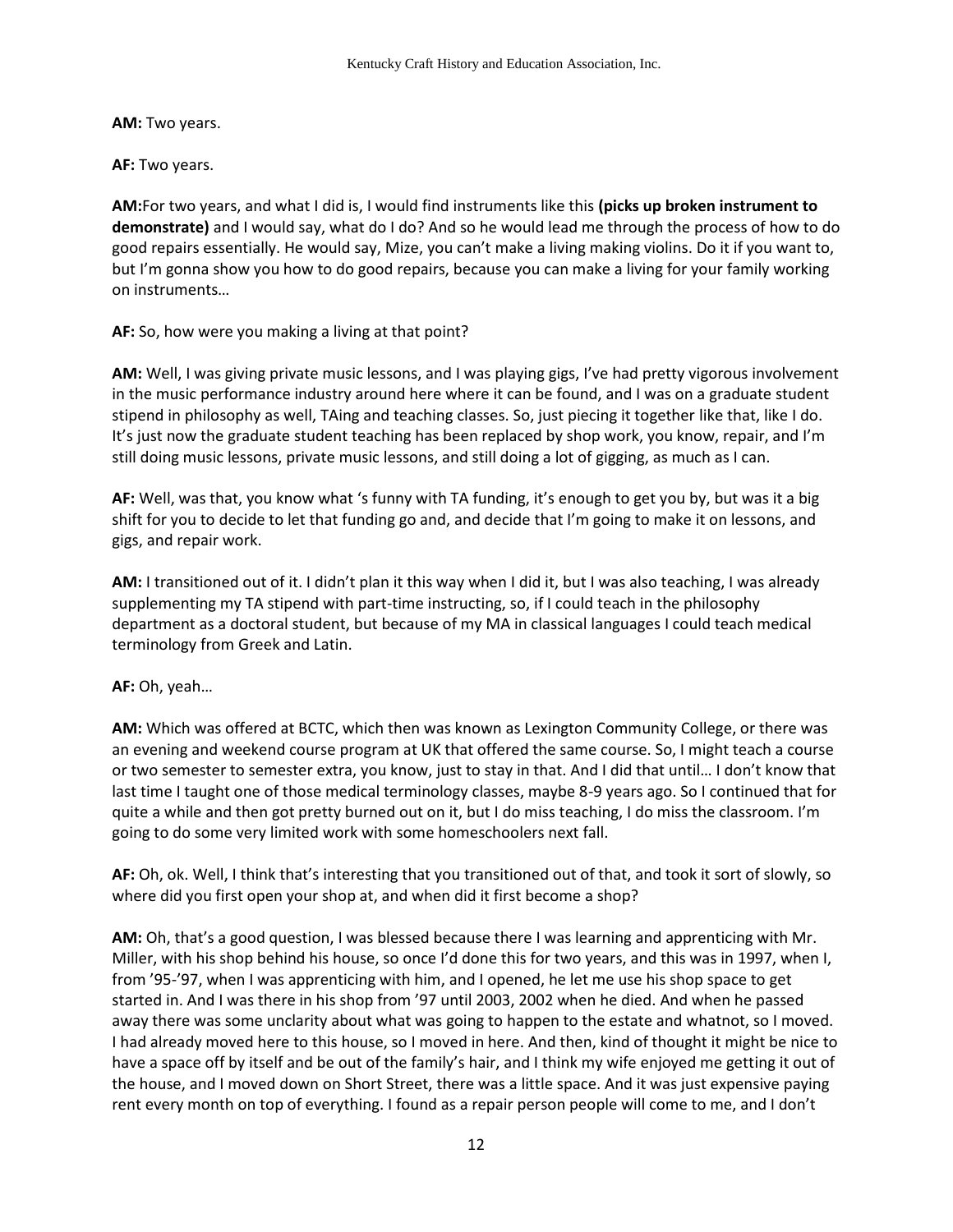need a shop space out somewhere like a storefront, people will tend to find you if you do this kind of personal close repair work.

#### **37:28**

**AF:** So, you've kind of spread by word of mouth, you've built a reputation on your ability to repair and you don't necessarily need to market yourself to a certain extent.

#### **AM:** Right.

**AF:** Yeah, ok. Well, let's talk a little bit about the work that you do. I think it's very interesting, the number of musicians I meet, that do restoration work, they build from scratch, they're playing gigs at the same time. Talk a bit about all of the things that you are doing here in your shop.

**AM:** Ok, of course, the main thing that I'm doing is, as far as restoration, is putting an instrument in good order. Usually that's in the interest of just making it playable and so it performs well, but the interesting thing about violins is that I also see it as being a conservator, because a lot of the instruments I work on do have historic and interest and historic value. And for people that are interested in the history of instrument making, if I do something that really alters an instrument then I need to take that into careful consideration. For example, I did, I restored an instrument that was made in Amsterdam in 1815, about 3 years ago, it was a really interesting instrument to work on. There are some kinds of things that you do in restoring a violin, and violin culture is very unique, it's inbred, there are very peculiar ways and principals that are inherent to the violin culture about what should do and what you shouldn't do to an instrument. And some of that is obvious with any instrument, like revarnishing, you destroy a certain amount of antique value by replacing the varnish with a new varnish, so you tend to avoid doing that.

But there are some repairs that are part of adapting an older instrument to a modern set of criteria. So, violin necks were shorter up until the mid-1800s, although the lengthening of the violin neck happened in different places in Europe at different times. First started in France in the late 1700s around Paris, but it spread throughout the course of the 1800s through continental regions and England. So, if you come across a violin that has a short neck you have to adapt it, modernize it, I actually have a graft that I'm doing here, it's an old, there's an old scroll… This violin was made about 1810, the box I've got back here, and this is the box to that violin**(picks up violin in shop).**German made instrument, about 1810. Very characteristic type of flame, very narrow banded flame, that's typical of these instruments and the look. And this instrument had a short neck, so I've had to make a whole new neck angle, neck handle is the word I'm looking for, and graft it along three surfaces, this side and this side, tapering in to increase the glue surface and underneath, and that's tricky. But as far as a repair, that's one of the most sophisticated repairs that you can do, is to graft a new neck handle and to get the modern criteria for the length, but we generally consider that a suitable kind of adaptation although you are throwing away an original part of the instrument, its gone forever, it's such a common operation to do and you won't find, there may be one or two original Stradivarius that haven't been modernized. It's very rare to run across one that hasn't been modified, but it can't really be played, I mean it could be played, but you run into difficulties of playing in the modern environment if they're not up to modern, what's the word, particulars, details…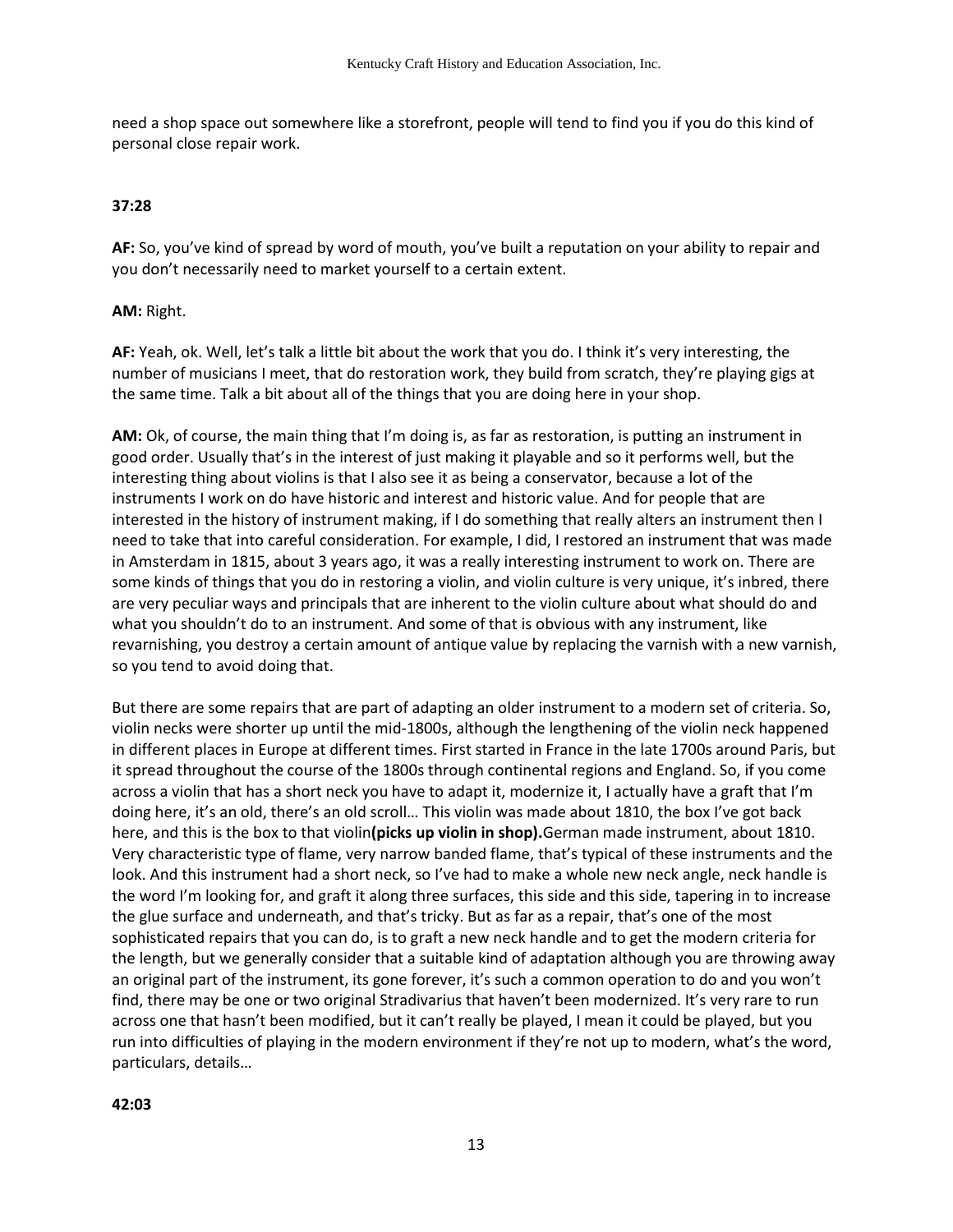**AF:** How long does it take you to do something like that, Art?

**AM:** This is hours and hours of work. Many, many hours. Typically the cost run on a graft like that is **(interruption in filming)**. These days… **(another interruption in filming)**… \$1400.00, \$1600.00 dollars. So it has to be an instrument that would be of enough value to warrant doing the work to, right, before you would even touch it. So there are a lot of older instruments that just aren't worth giving that attention to, and frankly a lot of instruments that you run across today that haven't been grafted or modernized just aren't worth it and that's why they haven't been. But occasionally you'll run across an older instrument that just hasn't had the opportunity.

Some folks brought me an instrument from Clay County last year, and it came from the creek that my great-grandfather lived on who also played fiddle and I just couldn't help but imagine him playing this fiddle. It was a great old violin, but it had never been modernized. It was probably a late 1700s violin, probably one of the finest instruments I've ever seen come out of the mountains. It's still in the mountains. Some folks in Clay County still own it. I do, it is interesting to me with my background, to run across instruments that are from the mountains, or from the Appalachian culture like this, this instrument that's here in front of me is from Leslie County as well.

#### **43:49**

**AF:** So the instruments that you come across, they, you know from Leslie County or Clay County, were they made there or were they brought by immigrants?

**AM:** They were brought by immigrants, or ordered by catalog. The one from Clay County that was so old was certainly brought by immigrants or purchased, you know, there was a lot of traveling in the economy. I had an ancestor that would travel from Clay County to Abingdon, Virginia, you know, if you're in the merchant class of people. So it wouldn't be impossible to come across an instrument, to buy, and sell, and barter for a nice instrument if you knew what to appreciate.

This instrument is very poor. The one from Clay County was superb, this one is very poor, it was made in a factory where the emphasis was to make it quickly, so the back was very thick, the belly is very, very thick, the base bar, wish I had one that was open… Oh, I can show you one that is open, if I can get up and come back… Here's an exquisitely made violin, this, the exquisitely made violin, and you'll see the difference between a carefully finished and finely graduated belly, all smooth, and a true base bar that has been grafted on and fitted very closely, you can't even see the joint, but they are two separate pieces of wood. Great deal of focus and care goes in to doing that.

And this is one piece of wood that's just been roughhewn, they've probably taken a knife blade and cut down each side and left the ridge wood standing. This is both structurally inferior, in terms of the support on the instrument; it may be why we have this crack here, because it just doesn't hold up the weight of the strings on the belly. And acoustically very inferior, because one thing that the base bar does is make the top function as one larger piece of wood moving together and that promotes better base response. So this puny thing is not going to cut it. So, what I'm doing to this violin, it's not, there's a little irony here, I would never do a regraduation on this violin **(reaches over to other violin on desk)**because it's so well made, I'd never touch it, I'd leave it in tack because it represents very good artistry and I wouldn't go through measuring and changing things, but this is kind of junky. So I've regraduated the back, and you can see how the wood is all white, I've already regraduated the back, so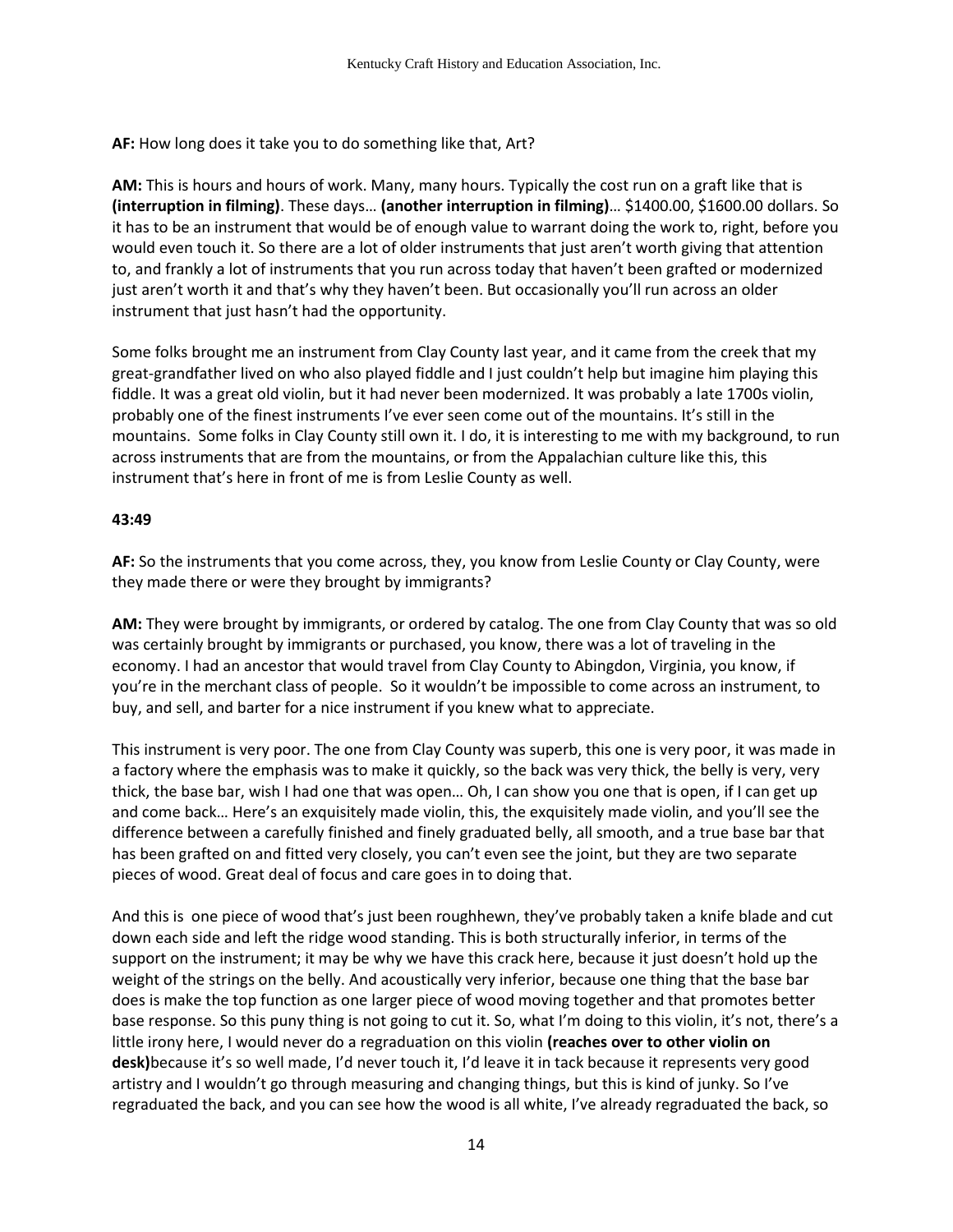this is going to be a really nice, viable instrument with great old wood. This is probably 1870s or 80s, and I'm going to make it structurally sound and I'm going to graduate the belly once I get this horrible top crack repaired, by some miracle I'm going to get that fixed. And then I'm going to take the base bar off and graduate the belly and I'm going to turn it into this, and then, this will be a screamer.

#### **47:15**

**AF:** Well, I'm curious about a couple of things. The first thing, when you finish this repair, since we're using this particular violin as an example, how much does something like that run, for you to restore so many different parts? What all comes with it when you are averaging that cost, or calculating that cost? What all comes in to play for you?

**AM:** For me?

**AF:** Yeah…

**AM:** Mostly it's just time, because there aren't a lot of expensive parts until you get in to setup, and then you've got the costs of pegs or the cost of a bridge, but, you know, I'll be taking a piece of spruce and trimming it down for the shape of the bar. There's not much in the way of material costs, it's all in the way of labor.

But it is interesting what happens on the value side for the owner of the instrument, because for a lot of people, there is just, what is this instrument worth? And in the market, once you do whatever repairs or restoration is required, does it warrant in its market value investing more money in it? So, if you have to do \$600.00 dollars of repair and the violin will be worth \$1000.00, you gotta say, is it for me to do it, or am I going to pass it on to someone else to put that money and that it would be important to do. Or, if it's going to be \$1000.00 to put in, and it's only going to be worth 5, it might not be worth doing it. This is a classic situation where a violin is not going to be worth as much as the money that's being put in it, and that happens when the violin has sentimental value. So, there's a family here that this violin has come down through the family, and they just happen to have the resources to invest in it and want to put it in tiptop condition and keep it, and they want it to be a viable instrument on into the next decades as they pass it on down. So, we'll improve the instrument, it will be a great player, and it will improve its value because it will be a singer like it has never before been, right, but it will never have the value of an instrument like this that was properly made from the beginning, but still, its value is in the heirloom territory.

**AF:** So, as a luthier then, how do you feel about the finished product? You put all this time, all this labor into it, what is that like, to finish and hear someone play it?

#### **49:46**

**AM:** Oh it's wonderful, you know, it's always exciting to hear what one's going to sound like, but getting the structural repairs done and the restoration done and then being involved in setting it up too, I have a lot of, a lot of input in the kind of sound that it ends up having, because how you tailor a bridge, making it sound its best, there's a lot that I do to instruments just on the setup side, in addition to the kind of structural repairs. So, you know, if this instrument could come to me, and I'd need to make a bridge, right, or if it's like this one that's missing its saddle, the piece underneath that protects the top from the force of the string pressure pulling against it, there are parts that I have to make to set this up.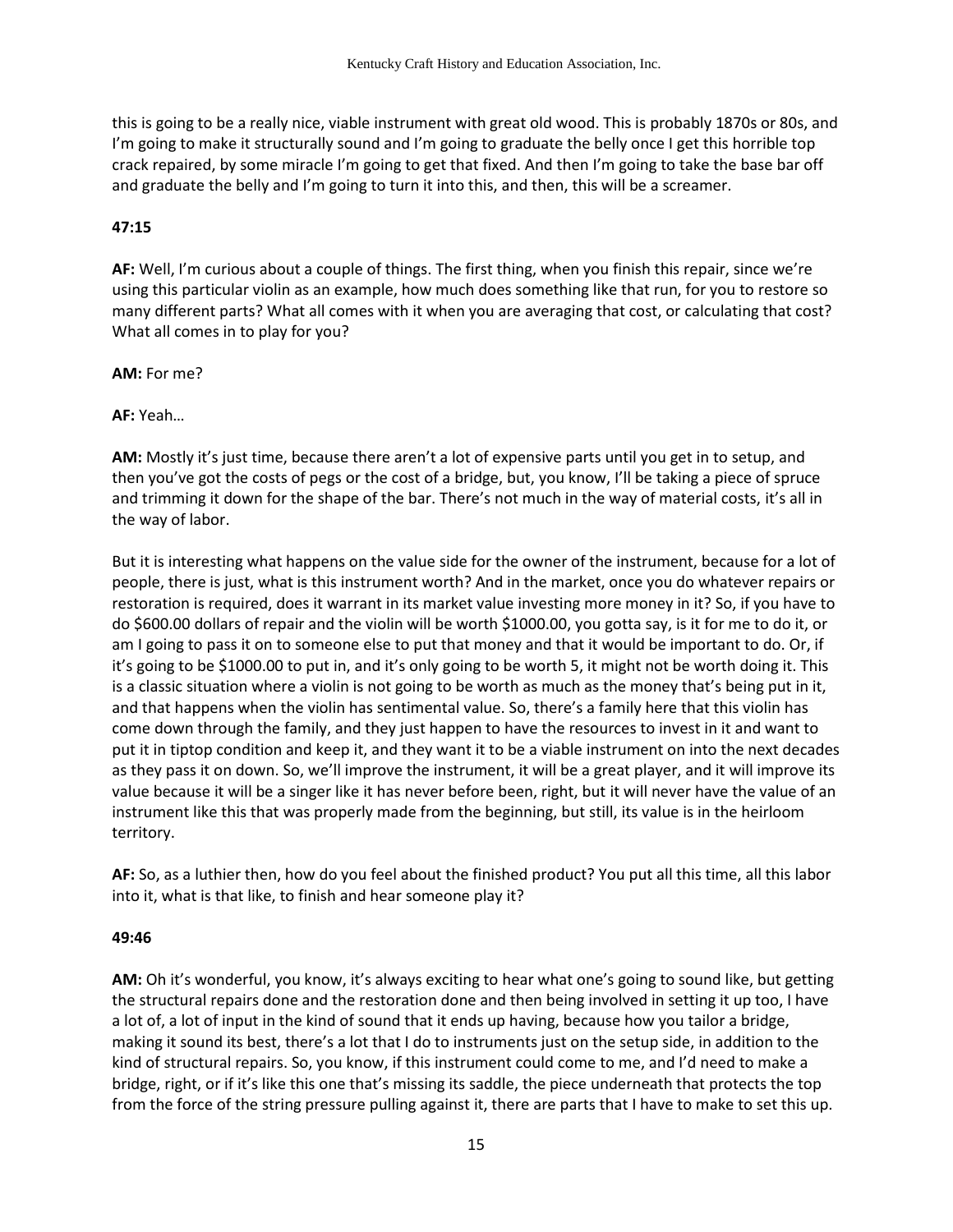But there is a lot of tonal adjustment, and I have people that bring me their instruments and say it's just so hard edged on the treble, which is usually the fault of the violin…. You like the base ok, but you get up on the high end and it just screeches or it's really hard edged and unpleasant. So, what do you do to change the tone? Well, there's a variety of issues and alignment in how the bridge is cut and the post position that really, dramatically affect the quality of the voice. So, knowing ways to change the sound to get, um, to make someone happier, with what their instrument sings, is something that I do a lot.

**AF:** So then, what's the difference, or do you feel a difference, between an instrument that you repair or restore, versus one that you make from scratch?

**AM:** You know, I do a whole lot more of the repairing and restoring, so I encounter that a whole lot more, but making one from scratch is, it's a totally different gratification.

## **AF:** How so?

**AM:** Well, because the whole thing is yours, and it's not just the voice, it's that… for this instrument I drew the scroll, and scrolls differ, so if you look at these two they're very different from each other, and people studying violin scrolls, there's an aesthetic that you acquire, and it isn't an absolute judgment – that's a good scroll and that's a bad one – but you get a sensibility about what you like. And so, I mean, I drew that scroll because when I drew it, that's what I liked. And the f hole is just the same, and even though I was very meticulous about laying out the geometry of the box, and regions by Stradivarian principles from the early 1700s, still I chose my arching and the shapes of my corners to say, it's me. So there's a lot that's stylistically me, so it's a gratification…

**AF:** Because there is a lot of you in it, yeah…

**AM:** You won't find if you're very keen on the differences between instruments, you won't find this instrument anywhere else; it's the only one of its kind in the world. You know, for that, because it has that assemblage of preferences and design elements in it that just are my personality. So it's a whole world of different gratifications, it's complex… it's fun. You know about it, really…

# **AF:** Yeah…

**AM:** And this is great, the gratification here is that I'm really doing something for somebody else and that's what really got me into this sort of an ivory tower, academic feeling like I'm , you can teach in a class, but I always liked teaching private music lessons because you are dealing with one person and you're really finding what they understand and what they don't and really connecting into that, and this is sort of a direct personal service sort of thing too, and I really liked that. I could hear the echo of Saint Paul saying, you know, be quiet and work with your hands. There was sort of an ideal when I switched into this that I was living out and thinking in terms of those kinds of, what kind of life do I want to live, ultimately, am I going to grow up and have a career, yes, I'll do this to where I'm really working with my hands, close, personal work where I'm doing a direct service for people who need this done. And I like that.

So, there's a really nice gratification in that, independent of what the instrument sounds like, or what it turns out like, there's sort of a nice, being part of this weave of, web of people that are interested or in need of something to be done.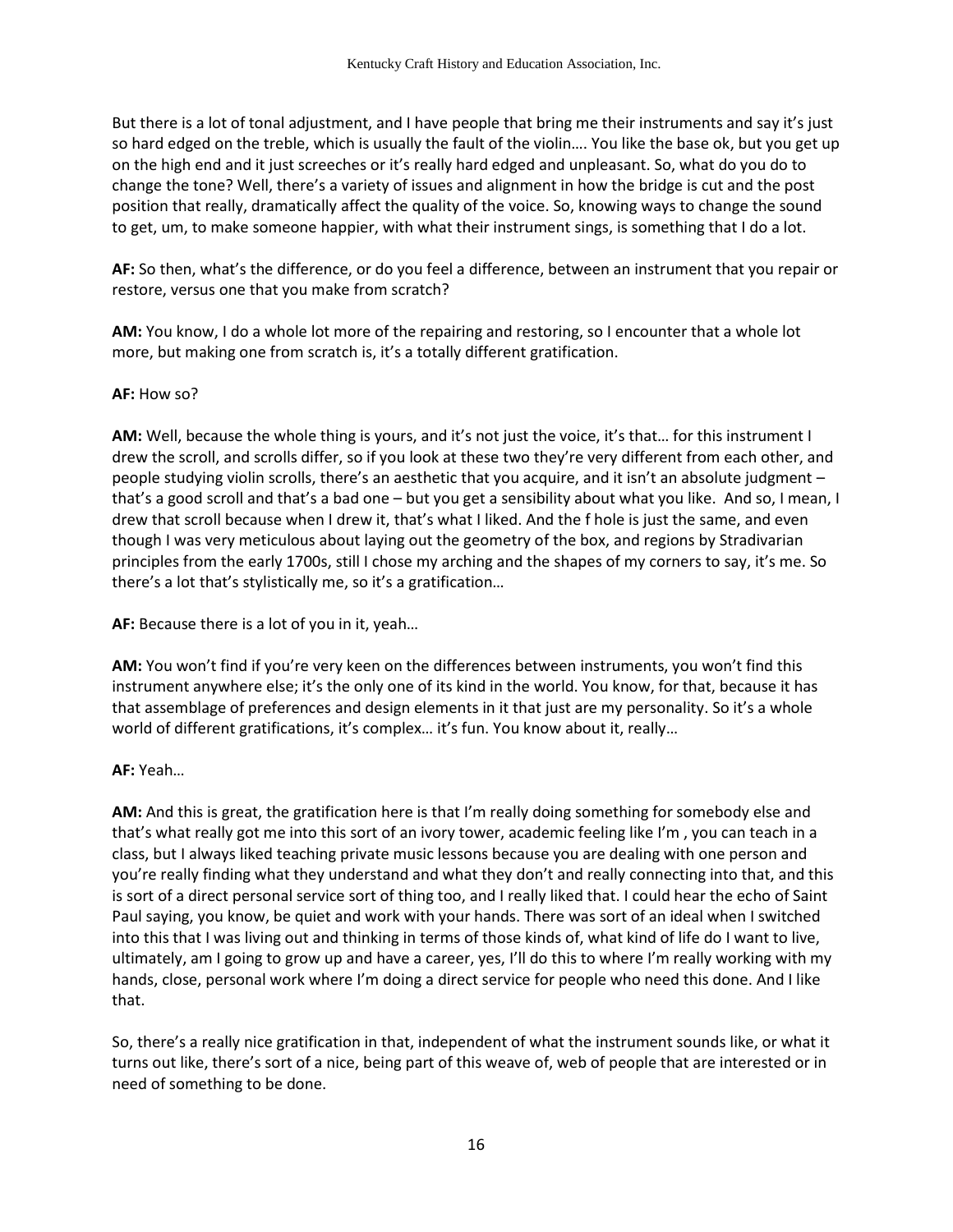**AF:** Well, I see what you're saying about the very different two forms of gratification for you. If I can ask you a few more questions about the one that you've made from scratch… The tools that you're using, and the sketches that you're doing, you're doing all those by hand.

**AM:** Yes.

**55:02**

**AF:** Are you using computers in any way?

**AM:** You know, I'm not really, except sometimes for research.

**AF:** Ok.

**AM:** You can find lots of photographs of great historic instruments online, but no, I'm not generating anything that way and my design work I'm doing on a big piece of paper with a compass and with a ruler, and I'm drawing it all out.

**AF:** As someone who takes a very, literally hands-on approach and does it by hand, do you judge, or would you judge violins differently if they had been produced through the use of a CNC machine where someone had put in the dimensions and it had been cut out…

**AM:** This is a wonderful question…

**AF:** What do you think about that?

**AM:** And it is very timely, because we've seen a real transition over the last, in the time since '97 or '95, when I've been kind of in the middle of this, I've seen tremendous change in what's happening that way because the sophistication of the instruments and the quality of the instruments that are coming out of shops and factory settings where they are cranking them out through computer imaging, that quality has improved, and improved, and improved, and improved over the years and it's really phenomenal. I have some instruments back in there, Chinese made, that are just phenomenal when they are made that way.

At least to the degree to which they are roughed out, and how much the detail finishing work is, how close the machine can get, I don't know, but in principle, instruments of higher and higher quality sound are getting cheaper and cheaper because more of the process can be mastered well using the kind of technology that you are speaking about, or that you've mentioned, so it makes sense, what doesn't happen with that are the individual characteristics of an instrument like this.

I'll say this, just out of pure frankness and candidness, that it's actually an issue, I think, for people that do make instruments by hand, whether they can keep, they can hold their superiority of voice over and against the various and astute technology that's crafting these instruments from the style that you're talking about. There's a lore, and in the lore about instruments we're sure that something handmade like this allows the maker to achieve heights of discrimination about a particular piece of wood that a machine can't do, you know, where you line up 50 pieces of wood in a row and you carve them all the same, and if that's what a factory method is, then the person who's judging how that particular piece of wood moves and responds should be able to maintain superiority, but if you couple the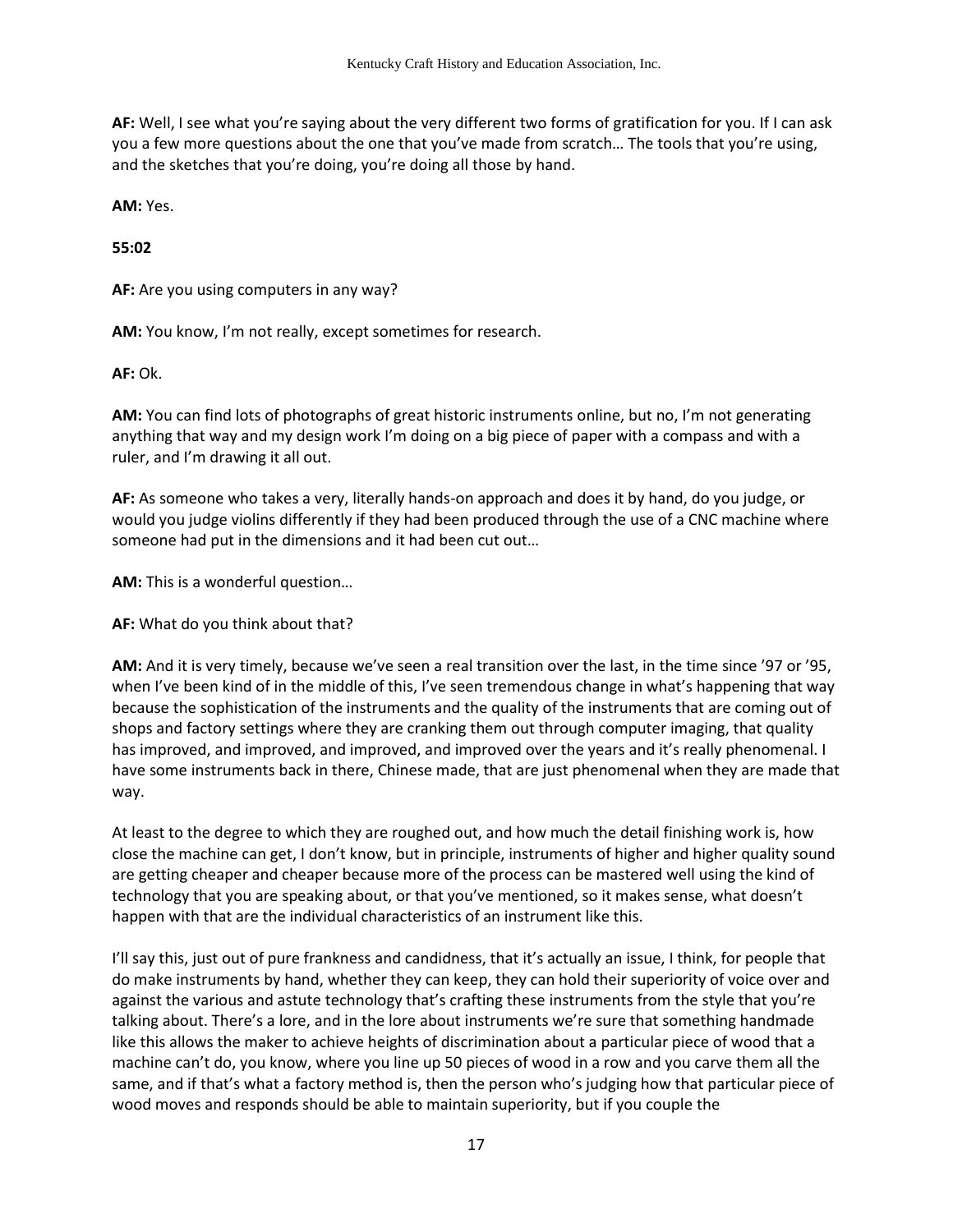factorytechnology, with what I'm reading about which are methods of testing the elasticity of the wood and strength of the wood, and then you adjust your carving to the peculiarities of the wood, I'm not sure that down the road the individual maker is just going to be surpassed because the technological knowledge about the materials and the way to manage the materials, and the particular details that really determine good tone, that once those are controlled and mapped out scientifically then a factory can do better than any individual because the knowledge base is more available to the person. Or, at least, you'd have to have the degree from MIT in that particular field of study to go in to that arena of work in order to get what would be coming out from the factory. So at least someone like me, who didn't go to a violin making school, right, would probably be surpassed… you might find that this doesn't happen as much, just is terms of the economy, but the world economy has to keep going in the same direction, cheap labor in China and cheap labor in Romania, producing instruments that perform pretty well…

**AF:** Do you think that there will always be a market though, for handmade instruments?

#### **1:00:08**

**AM:** Yes, yes.

**AF:** I do too.

**AM:** I think the charm of something that, you can tell an immediate difference between an instrument that is factory made and one that is handmade by those kinds of subtleties and nuances. Like, Mr. Miller's mandolin, if I can just go and grab another instrument… This, you'll never see another instrument like it in the world. It has a beautiful maple, very curly maple, in the back, and he didn't bind it in the way that mandolins are usually made with the binding around the edge, he put the perfeling in that a violin has and a double row. So it looks very distinctive, very unique, and he's put this carved ridge in the back, sculpted this shape, it's very unique. So we have a beautiful instrument that's all Mr. Miller, it's so, it has so much personality; the selection of the appointments, and the way he did the headstock and design... You know, a lot of people make their own instruments and put Gibson appointments on them, I don't know why, it's like the whole speech of making the instrument is to make it what you would say, but here you are quoting someone else. Right, it's plagiarism. It's kind of an odd thing. There's a quoting a great sounding instrument, and doing what you have to do to make it a really great instrument, but then there's what you're saying with the style of it and the exterior of it that really should not mimic factory product, ultimately in my opinion, and my way of looking at things, and for that reason, that an economy that's based on individual's works, and artistic work, and craft, you should have a place.

#### **1:02:17**

**AF:** Right…

**AM:** And maintain its place.

#### **(Interruption, videographer changes tape – recording time starts over, begins from 0:00)**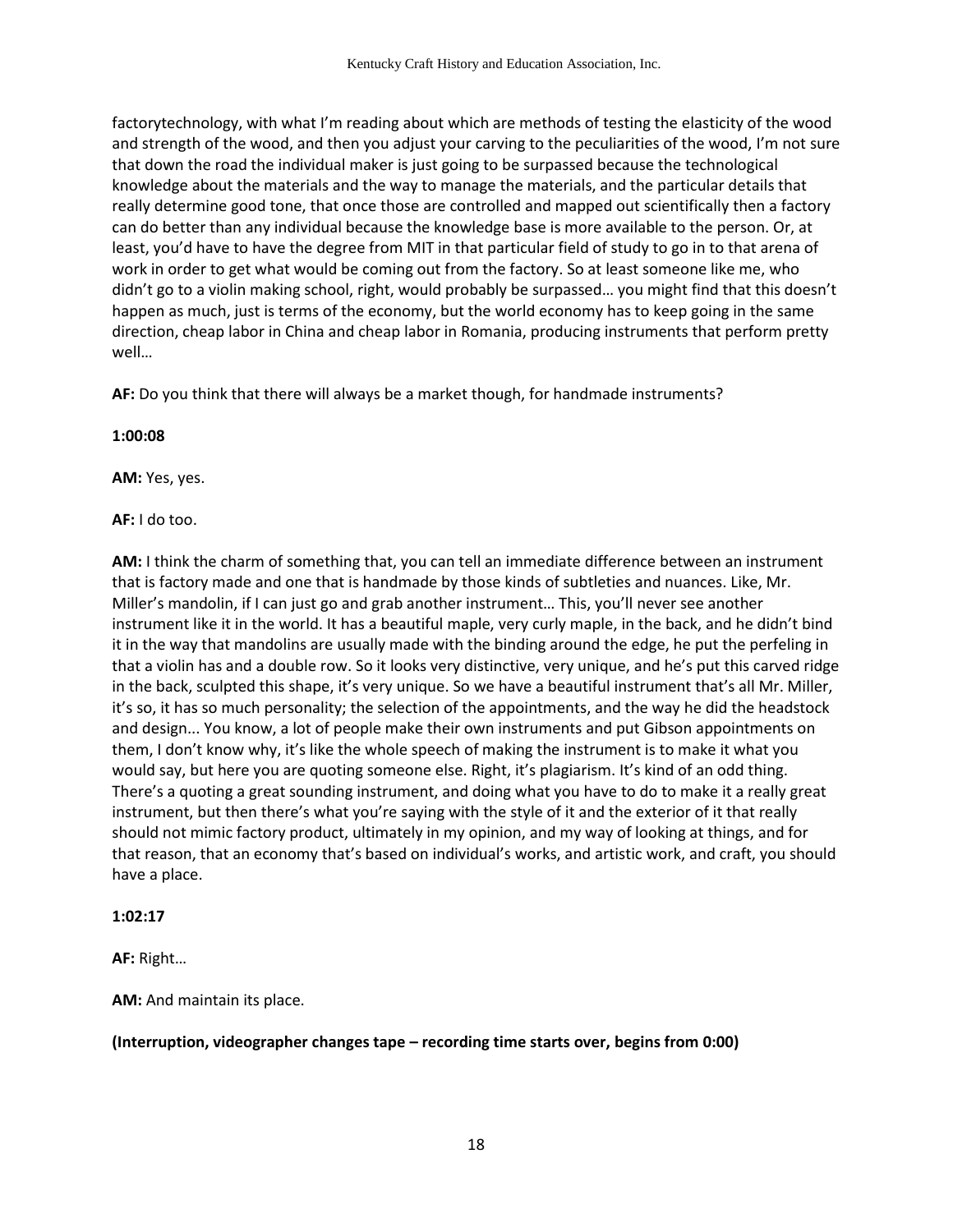#### **00:00**

**AF:** So, let's pick up there, I agree, I think there will always be a market, there will always be individuals that want handcrafted items that include a portion of the crafter in them, and have a very personal identity. So thinking in terms of moving forward, and how the shop is moving forward and the business is moving forward, I know you're working on a diverse range instruments, so will show us some of those instruments and talk about that diversity?

AM: Ok, well on the one hand there are different types of instruments. Although most of my work is on violins, I also service violas and cellos and bases. So, I don't know if I can, if you'll follow me over there, if I was going to like show you the base **(conversation about moving the instrument in front of the camera)**…

## **1:01**

**AM:** So this guy moved to Kentucky from California, and he had his base stored for a while, right…

## **AF:** Oh wow**(shows base with large crack down the side)**...

**AM:** And that's what happened, the tension on the strings, which I've got slacked now, it pulled apart at the block and then, because of this pull forward, it's cracking the belly here, and there's a crack here… and I think that's a former crack that has not succumbed to the pressure. So this is the sort of thing that sometimes comes to me.

Usually bases, different instruments have different ranges of problems, it's very common for bases to get bumped when they are being carried around because they are so big, and fracture across the heal or have neck issues and I've done a lot of those repairs and restoration. Usually it's just a matter of the edge work coming lose, people take their bases out to the Bluegrass festival or whatever in the heat, and the glue gets weak, and that sort of thing.

Tonal adjustments on any instrument, I get asked to do but the structural sorts of things for a base, it's, there's some major work there.

**AF:** What sort of wood…

**AM:** You typically have maple on the back and sides, and spruce for the belly, but there's a huge presence of laminated bases which are like plywood, backs and tops, and that one is probably laminated for the back and the ribs, but the belly is solid spruce, which is why is cracked the way that it did, because of the stress that it was under.

So there are different kinds of instruments and I'll show you this one, this is actually mine, this is a mandolin, a Gibson mandolin from 1904 that I bought from Mr. Miller when I first met him, and played it for quite a number of years, and then it came apart where it had been broken here around the neck and had been repaired, and it came apart again and cracked from the pressure of the top, similarly to the base over here. I repaired it, this crack up through here, with these cleats a number of years ago, and then it was just sitting on the stand one day and I heard a big loud pop, and the whole thing had caved in and so I've had to go through, I've taken my old cleats out, in the upperhand, and I've put new cleats here that are a little sturdier and longer and had an additional crack to clean here in the belly, and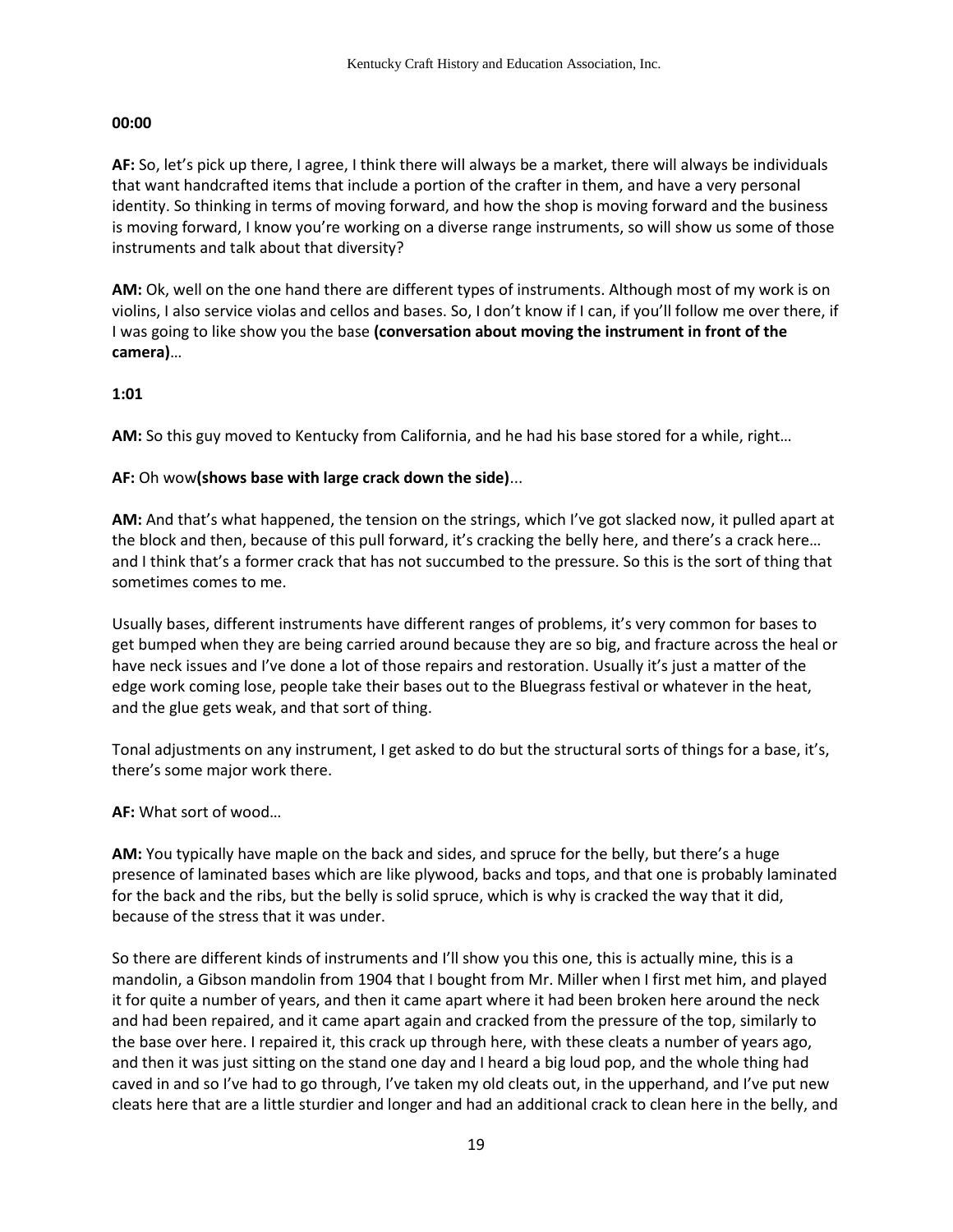from 1904-2012 were gonna have this instrument back up and playing again because I miss it. But mandolin repairs, you know, wood repair and an eye to the pressures that the wood is under, structure repairs, are pretty similar instrument to instrument, but you do get some variations of wood, and this one has walnut ribs and walnut back, actually, the back is sitting right here. I'll put the back on when it's time.

# **4:17**

So, I do some other guitar, mandolin, banjo setup kind of thing, because the violin family instruments don't have frets I don't do much in the way of fretwork. There are other specialists in guitar and mandolin who can cover that territory and I'm happy to let them have it as far as that goes, but so there are different kinds of instruments that I work on that are usually matters of damage, you know and I address that grafting, I had a Martin guitar, a D-28, that had been kicked or something and had a big hole in the back and I found some really good matching rose wood and grafted a piece in, so I get that sort of work.

As far as violins, there are instruments that are fancy, like this was probably made Belgian made…

# **AF:** That has a lovely color…

**AM:** Isn't that neat? And it's got a wonderful crack allure in the varnish, which some would like and some would not, but I think looks really great. But that sort of roping around the outside, that's a pretty neat instrument. This is not the nicest instrument that I've got, but this is Germanic, this one is Frenchmade, but it's a French factory produced instrument from the turn of the century and, or a little before. The French tend to make better instruments, their factory instruments are better than Germany factory instruments, typically on par, at least the low end of what the French would do wasn't as low as what the German and Czechoslovakian factories would descend to, and they would tend to not, they would tend to cut corners in different ways, that preserved better quality in the instrument overall. But…**(Art moves around to locate certain instruments)**.

I don't know what this is, but it's got the most amazing birds eye maple back, little speckles all over it, and I've never seen a piece a piece of birds eye maple with so many little birds eyes, it's just incredible.

#### **6:53**

#### **AF:** Now where did you come across that?

**AM:** Well now this was a repair for somebody, and they, the person who owns it bought the instrument and it had this neck in it, which once you take the neck off, it's marked on the other side of the finger board, French late 18th Century, and that's right, this is a very French scroll from the late 1800s **(1700s?)**  and this is a continentalEuropean instrument, probably German of some sort, but it's very, very nice. These two don't go together. Stylistically they are a horrible mismatch. So, I am actually carving a scroll, and I will graft it to replicate, because this violin is 1700, so it's 1700s-1750, very, very old, and so, I'll try to replicate the style of a scroll that would be suitable for it and have it grafted so it looks like it's that age and anyone that knows violins will look at it and know that that's a replacement neck, but hopefully they'll say, what a darn good job he did. So, that's at least what we're shooting for.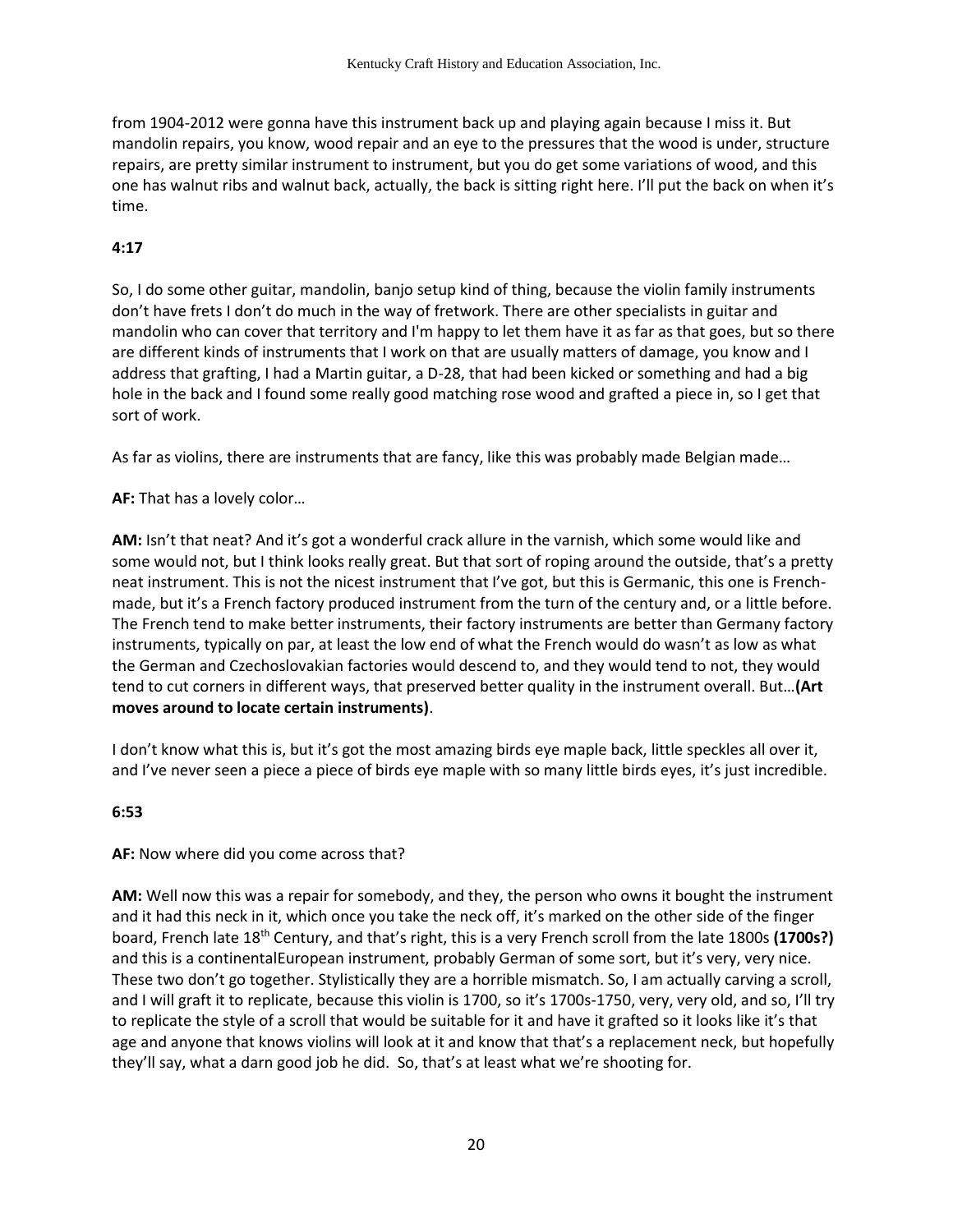And then, you know, one thing that does happen here, on these instruments that are tucked in this little cubby over here… This violin was made in Ohio, 1880s, name of Lovejoy, if I remember right, in Columbus, Ohio… 1889. So, I'm restoring it. Occasionally I'll get an instrument like that, that's pretty nicely made. There's a good violin making culture in Ohio, because German settlement in Cincinnati brought luthiers to the area, and this one is actually made pretty nicely, it's pretty good quality too, so this is an American made violin to bring back to life by ability.

## **9:01**

**AF:** And so, from an economic perspective then, being able to repair such a diversity of instruments is that really important to you?

**AM:** In economic range, what an instrument requires to be in good playable form and preservation is pretty much the same , but what you find on the lower end like with this violin that there may be some other things that you could do to it to improve the instrument, but once you're in a certain economic range like this one, where everything is really made in the best possible way, the standards of what you want to end up with are the same, but what I would do would be less invasive and more preservative of whoever made this, this is a handmade instrument no doubt… no doubt about it. I'm not sure I answered your question.

# **AF:** That's allright…

**AM:** I might have strayed in to another question while I was thinking about whatever I was saying… Now I also do a lot of bow work.

# **AF:** Ok.

**AM:** And the bows are an entire other territory. Now this bow is fiberglass bow, or a carbon fiber bow actually that needed a tip replaced. Here I've cut the piece of ivory, mammoth ivory in this case, and I want to put this on to the tip right, and then I'll cut out the little chamber and put fresh horsehair in it. So there's a different set of technical knows-how involved in bow restoration. Metal work that's wire, that's wrapped, leather that's put on the bow as a grip, let me get a tip of a wooden bow and show ya…

So we have our, have the ivory piece on the tip. It's a very delicate piece of wood, I don't know if I messed up the lighting there by moving the light around but, the grain of this wood runs this direction so it's common for these to get broken on the end. So occasionally if it's a very expensive bow you can splice a repair right down the middle of the crack **(interruption in filming, siren…).**

# **AF:** Ok…

**AM:** Well let's see, there's repairs when the bows get damaged, and again, what happens frequently with bows is that the often the cost of the repair is greater than the value of the bow will end up being, so it has to be a pretty nice bow to warrant putting very much work in. They are typically pieces of wood that are cut straight and then heat bent to have their shape. So, a lot of times bows have lost that shape and I have to heat them and shape them myself to restore that arc.

There are different issues here, in terms of the pearl that can get damaged. This leather you would put your hand against and your thumb against, so the leather tends to get worn. Being able to skive leather,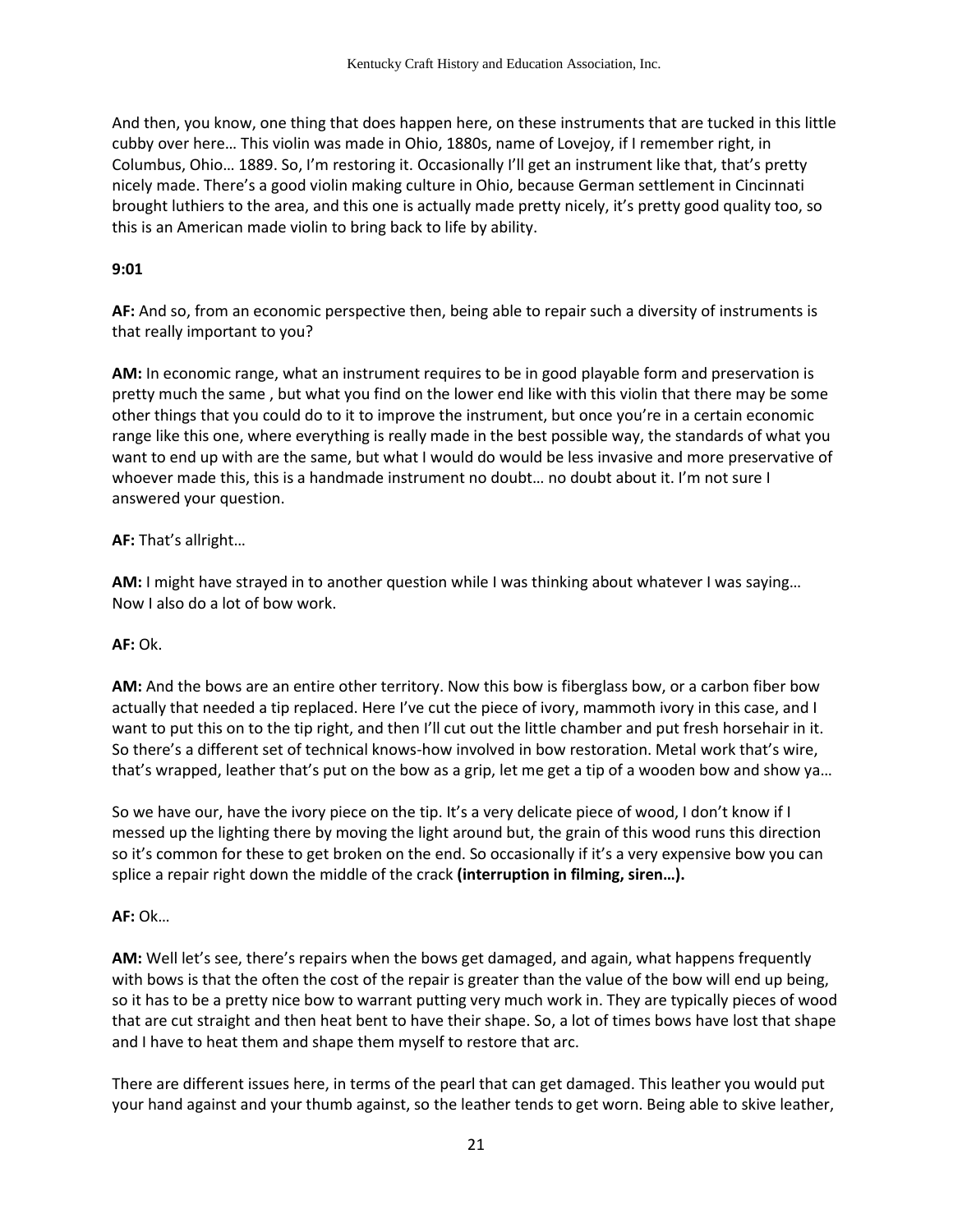a term for leather working where you trim and shave the end of the leather down to a thin edge so that you can wrap it and it look nice. There are some skills there that are kind of unique that you would never run across in wooden repairs and that's kind of a fun thing to know how to do, wrap leather. And this sort of stuff, different kinds of protective materials, which back in the 1800s could be whale-bone, but these are typically plastic or some sort of synthetic material. So. Yeah, there's a different range of repairs that go with violin bows and base bows.

#### **13:05**

**AF:**So, thinking in terms of where the actual materials come from, one of the questions that I wanted to make sure that we touched on today, it's difficult to get access to wood, especially old growth, so will you talk about that and where your materials are coming from.

**AM:** Yeah, that's a really good question. You can buy tone woods, there are European and Canadian suppliers and it typically tends to be pretty expensive. What is tricky about violin instruments, and really any of the acoustic wooden instruments, is that you can't kiln dry the wood. Heat drying the wood destroys natural properties in the wood that you need to have for the best voice. So you have to carefully air dry acoustic wood, and one of the differences in the value and price in factory instruments is whether the wood was air dried for years, or 6 years, or 10 years, ok. So, if you have to hold on to the wood for 10 years before you're going to make an instrument out of it, it's going to be a lot more valuable because that wood is going to be a lot more expensive.

#### **AF:** Right…

**AM:** So you tend to have cheap instruments in the market, in the low end of the economy, that are made with cheaper woods that aren't air dried, so they tend to have more repair issues, right. And I see that a lot here. As far as the woods that I've acquired, I was fortunate because Mr. Miller had a whole lot of spruce that he had acquired over decades, and decades, and decades. And even though he had a big story about his maple, he bought some maple that came out of Stearns, KY, down in Whitley County **(correction by transcriber, Stearns in located in neighboring McCreary County)**,back in the 30s and he made gobs and gobs of violins out of big boards of that maple wood. None of that was still surviving when I was around. He had some maple that was plenty old enough, maybe 20 years old, but he had a lot of spruce. I've got probably enough spruce bellies that probably date back to the 40s, or enough wood that I could make bellies out of for violins. I could probably make 20 violins. Of course, he'd been picking over it, so it tends to be a little wider grain, so for all the years he'd start looking for something he'd say oh, this is the best one, and he'd start making a violin, and then he'd go through and find another one. So it's not the best selection for the grains pattern and that sort of thing but it's all really fine wood just the same partly because it's aged so well.

But there was a mandolin maker down in Berea, or around Berea, that was named Carl Cates. I don't know if Carl is still living or not, but he developed a neurological disorder that kept him from continuing to make mandolins, and he made about 30 mandolins before he quit. But he had amassed a nice collection of wood. In fact, I've got some samples of it here… this chunk right here. This is Washington State spruce that, just one billick, I've got a whole bunch of these that I bought from Carl, in fact that's what the belly on my violin is made from. I split off a piece of that, and cut my top out. It went from this raw state, to that shape and form and carved arching and all that sort of thing.

**AF:** Well it's interesting to think about the commodity chains, where the different pieces come from…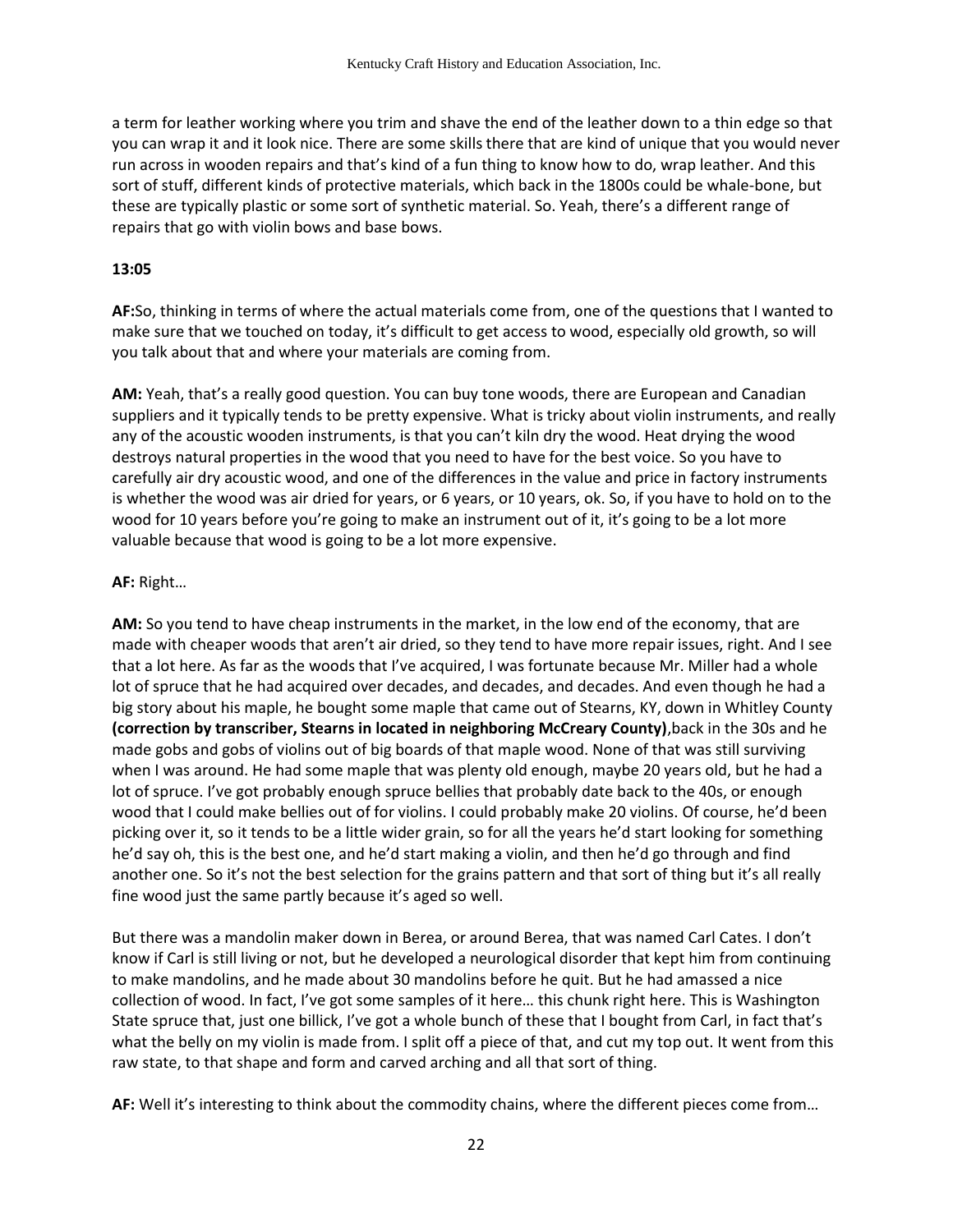**AM:** Yeah, that's right…

## **AF:** Ok.

**AM:** So this had been harvested from Washington State and he'd had it arranged to be shipped to him and then he sold it to me. So I will hopefully make lots of violins out of this spruce. The maple is a little trickier. There was supplier that would come through to the shop occasionally… I think I got this from Carl too, this nice, big piece of maple… Someone… no, I got this somewhere else. Someone had decided they were going to make an electric guitar, you can see the it's penciled out, an electric guitar, and then they decided against it and brought it to me because they thought it could be something I could use for violins. But see, that could be sawed in and I can probably get three violin backs. That will be a one piece back, perhaps, it depends on what the flame pattern looks like, I might want to start and split them because that's a really nice pattern coming that direction, if I laid them open it would be really pretty. So that's something I could use either way.

I bought a bunch of matched maple sets that were Kentucky made from Carl and I would pick up wood every now and then. I was going to say there is a supplier that would come down from, I think, Massachusetts and bring violins to show me that was also bringing tone woods, European tone woods, and I bought quite a few chunks of maple from him. These were guaranteed to have been, these were dated and they were already 6 to 7 years old. So I've got a bunch of that stockpiled.

## **18:50**

**AF:** That's great, I hadn't actually thought about all the different places that the wood would come from that you work with…

**AM:** Yeah, you can find a lot of resources online. There are companies where you can just order from Canada that makes it their business to accumulate from whatever sources that they can get it from. Now, of course, there are different types of wood here, there is ebony, which typically comes from India or Madagascar, and there's boxwood… Usually, the various woods come already shaped for this purpose, you know, you don't buy a chunk of ebony and have to cut it up yourself, you buy fingerboard blanks that are already cut down to the final shape, close to the final shape and you just do the trimming. There is also ridge wood like a blank. This particular bridge was manufactured in France. That retails at \$42.00 (USD). It is such a highly selective, aged wood. Aged maple and then cut out. Very well selected for the type of maple that you want for bearing the type of pressure that it has to bear right under the strings there. So there's a very specialized selection involved in just bringing that piece of wood to me, on the market, and then I don't have to start from scratch drilling all those little holes, right?

**AF:** Well, I tell you, on that note… Is there anything that we didn't touch on today…?

**AM:** What we mentioned earlier was the apprenticeship program.

**AF:** That's right. Let's talk a bit about the apprenticeship program because, not only have you studied with Mr. Miller, but you've actually taken on some apprentices haven't you?

**AM:** Yes.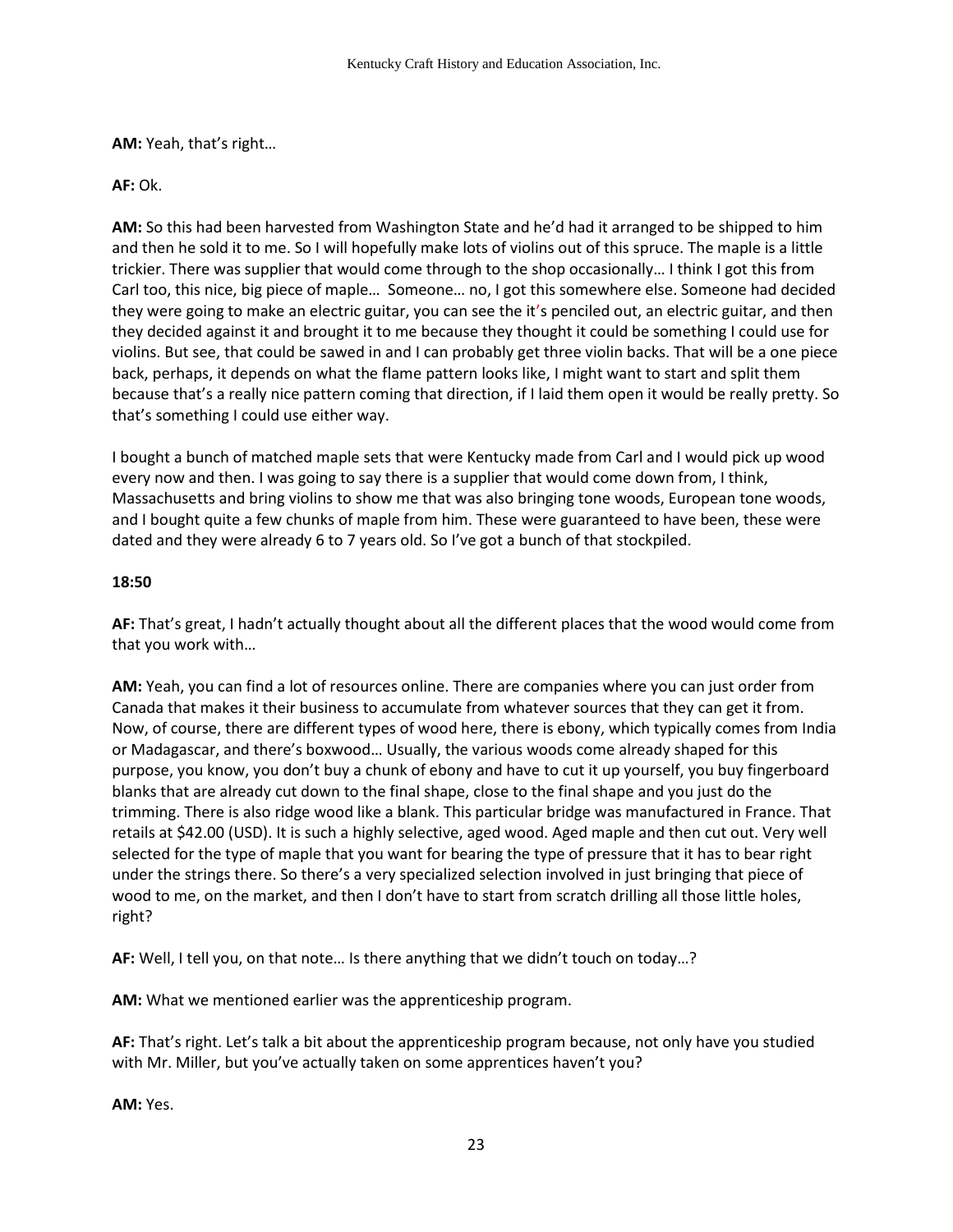**AF:** So, talk about your experience working with apprentices… It was two?

**AM:** Yeah, I've had two. Well, two years ago I took on Greg Sutherland and we got the grant, the Master Apprenticeship grant from the Kentucky Folklife Program and Greg worked at Don Wilson Music Company, he still does, and he was in charge of their rental instruments and I really had, like Mr. Miller in a sort of way, I didn't want to take on the trouble and the distraction of working with an apprentice. But, I found that their rental instruments were just kind of old stock and I kept having students that were picking up instruments there that were kind of problematic and I thought, it's just going to be a tremendous public service if I get Greg on to some really good repair and set of principles. So we did the apprenticeship and he learned a great deal about how to decide if a fingerboard is correct and what should be straight, and how do you set a post, so that he could do better setup on the instruments that the kids are going to be playing.

## **21:57**

## **AF:** Right.

**AM:** Really, so that they could be more successful and really, that was all that apprenticeship was about for me, was passing on the kind of information that really helps the kids enjoy the music experience that they have when they have to rent instruments. But Greg was a lot of fun, he's a really great guy to work with too, and I enjoyed it so much that, Tommy Case, is my apprentice… They just finished this last cycle and he was more interested in making instruments. He has made quite a few pretty nice instruments with success, he studied with Bill Huckabee who is a violin maker in Pinksmill, North of Frankfort, and what was deficient about Tommy's instrument was the aesthetics. He could get a pretty good tone, although I think that what we made in our first instrument we made together is something that will out shine his other instruments as far as tone and success, but we started from scratch designing the shape of the instrument and keeping an eye to the aesthetic development of it and he's going to turn out an instrument here that's going to be very beautiful, it's going to have a lot of character. It is just, if you're an amateur and just love instruments, you can make an instrument but not really know the terms that a very discriminating, knowledgeable person will bring to examining that instrument. And there are a lot of people that love to work with instruments, violins, guitars, whatever; they don't really know what the discriminating viewer is going to look for to really judge it. So that's been a lot of, hopefully the benefit that Tommy will get from working with me over the past year, is making a violin that he's a lot more excited about for its success and gets recognition for.

**AF:** So it is, literally, about sharing knowledge for you?

**AM:**Oh very much…

**AF:** It's not just helping someone improve…

**AM:** Absolutely. Yeah, I very much identify with the teaching role.

**AF:** Yeah, it sounds like it.

**AM:** Yeah, I enjoy that very much. There's a certain degree to which people that run a business like myself, tend to be self-protective, because the knowledge that you have is what you have that's special,